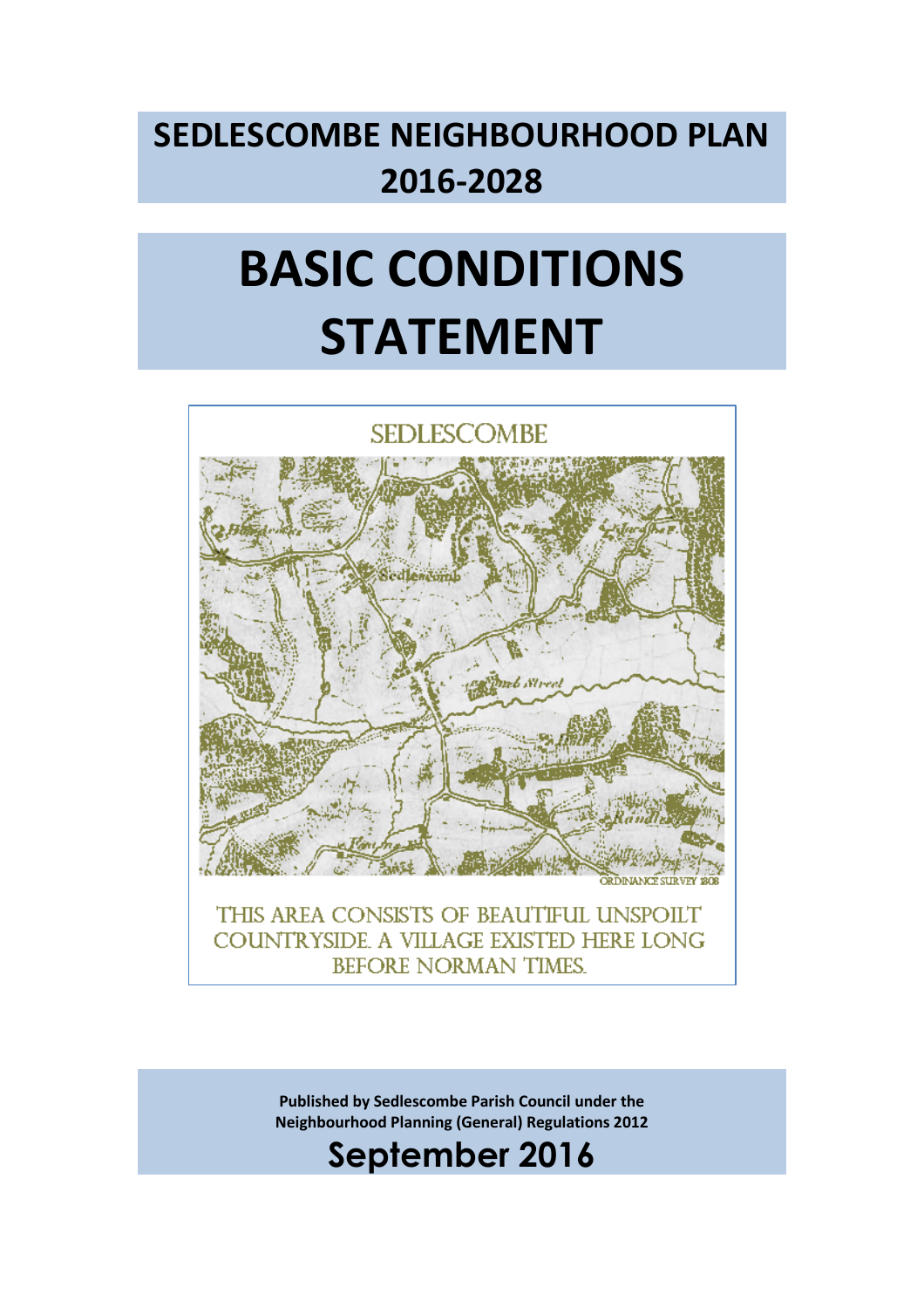#### **1. Introduction**

1. This Statement has been prepared by Sedlescombe Parish Council ("the Parish Council") to accompany its submission to the local planning authority, Rother District Council ("the District Council") of the Sedlescombe Neighbourhood Development Plan ("the Neighbourhood Plan") under Regulation 15 of the Neighbourhood Planning (General) Regulations 2012 ("the Regulations").



*Plan A: The Designated Sedlescombe Neighbourhood Area*

1.2 The Neighbourhood Plan has been prepared by the Parish Council, the qualifying body, for the Neighbourhood Area covering all of the parish, as designated by the District Council on 1 July 2013 (see Plan A above).

1.3 The policies described in the Neighbourhood Plan relate to the development and use of land in the designated Neighbourhood Area. The plan period of the Neighbourhood Plan is from 1 April 2016 to 31 March 2028 and it does not contain policies relating to 'excluded development' as defined and required by the Regulations.

1.4 The Statement addresses each of the 'basic conditions' required of the Regulations and explains how the submitted Neighbourhood Plan meets the requirements of paragraph 8 of Schedule 4B to the 1990 Town & Country Planning Act.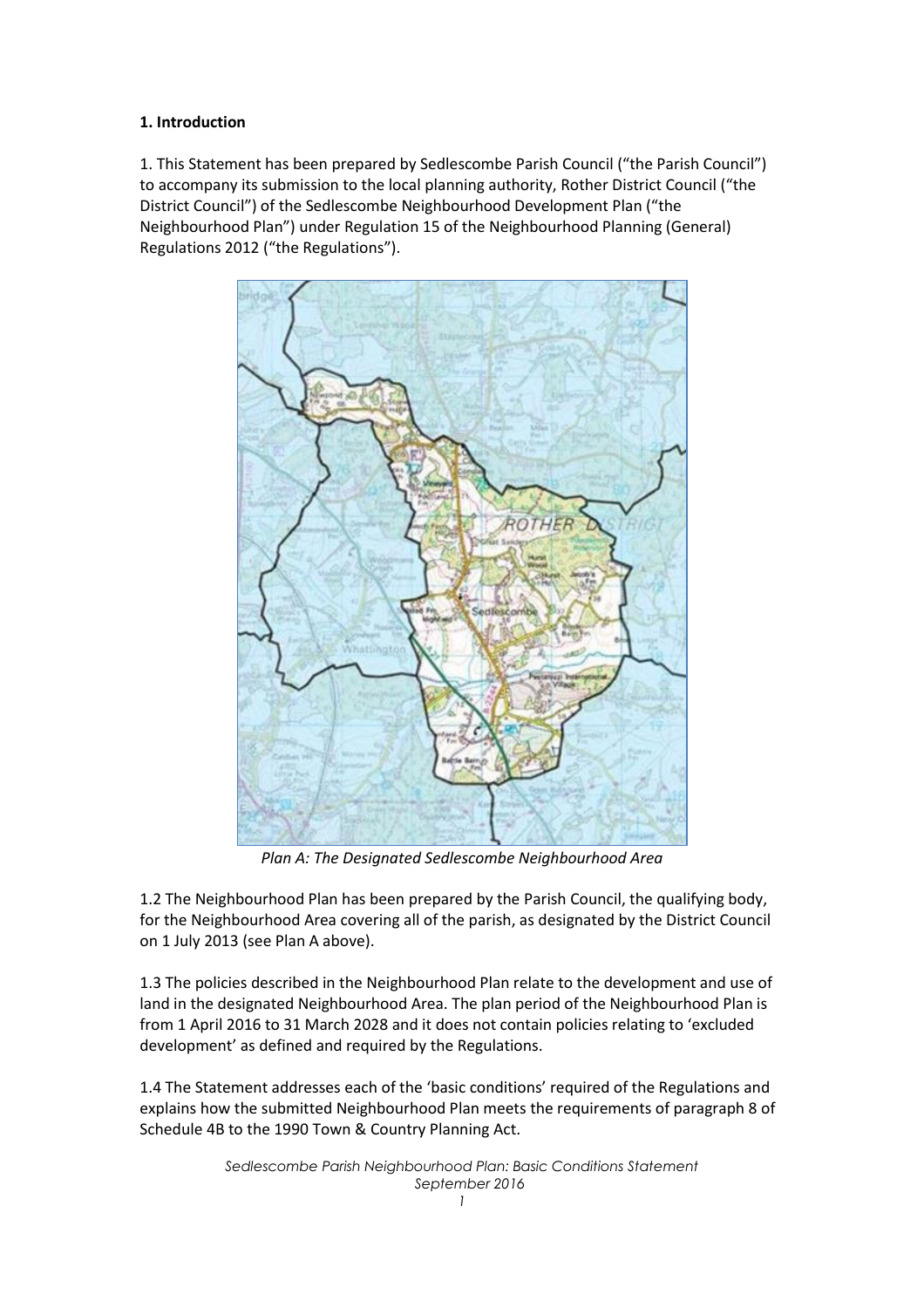1.5 The Regulations state that a Neighbourhood Plan will be considered to have met the basic conditions if:

- having regard to national policies and advice contained in guidance issued by the Secretary of State, it is appropriate to make the neighbourhood development plan,
- the making of the neighbourhood development plan contributes to the achievement of sustainable development,
- the making of the neighbourhood development plan is in general conformity with the strategic policies contained in the development plan for the area of the authority (or any part of that area),
- the making of the neighbourhood development plan does not breach, and is otherwise compatible with, EU obligations.

#### **2. Background**

2.1 The Parish Council commenced preparation of the Neighbourhood Plan in 2012, as the first such project in the District. The key driver of that decision was the opportunity for the Parish Council to take on the responsibility to determine the housing land allocations required to meet the requirements of the forthcoming Rother District Local Plan (2011- 2028) Core Strategy ("the Core Strategy") and to promote sustainable development in the parish.

2.2 A Steering Group was formed comprising Parish Councillors and local people and it was delegated authority by the Parish Council to make day-to-day decisions on the Neighbourhood Plan. However, as the qualifying body, the Parish Council has approved the publication of the Pre-Submission and Submission versions of the Neighbourhood Plan.

2.3 The Steering Group has undertaken considerable community engagement activities over the duration of the project, including the formal consultations required by the Regulations and many informal public events. It has also engaged with landowners, developers and other interested parties to ensure it has fully understood the availability and achievability of sites. It has worked with officers of the District Council during the preparation of the Neighbourhood Plan and has appointed its own professional planning advice to assist in the formulation and drafting of policy.

2.4 This version of the Neighbourhood Plan follows the examination of an earlier version in 2015, the outcome of which was an Examiner's Report that failed to reconcile the differences of opinion between the Parish and District Councils in respect of housing strategy and a Local Green Space designation. With considerable reluctance the Parish Council agreed to withdraw the Neighbourhood Plan in November 2015 and to commence the preparation of a new version. It has sought a more positive working relationship with the District Council and it has taken the opportunity presented by new land becoming available for potential housing development in the intervening period.

2.5 The Rother Local Plan Core Strategy ("the Core Strategy") was adopted in September 2014 and comprises a wider range of policies that provide a relevant strategic planning policy framework for the Neighbourhood Plan. The development plan also includes a number of saved policies of the 2006 Rother District Local Plan but there are none of strategic relevance to this Parish.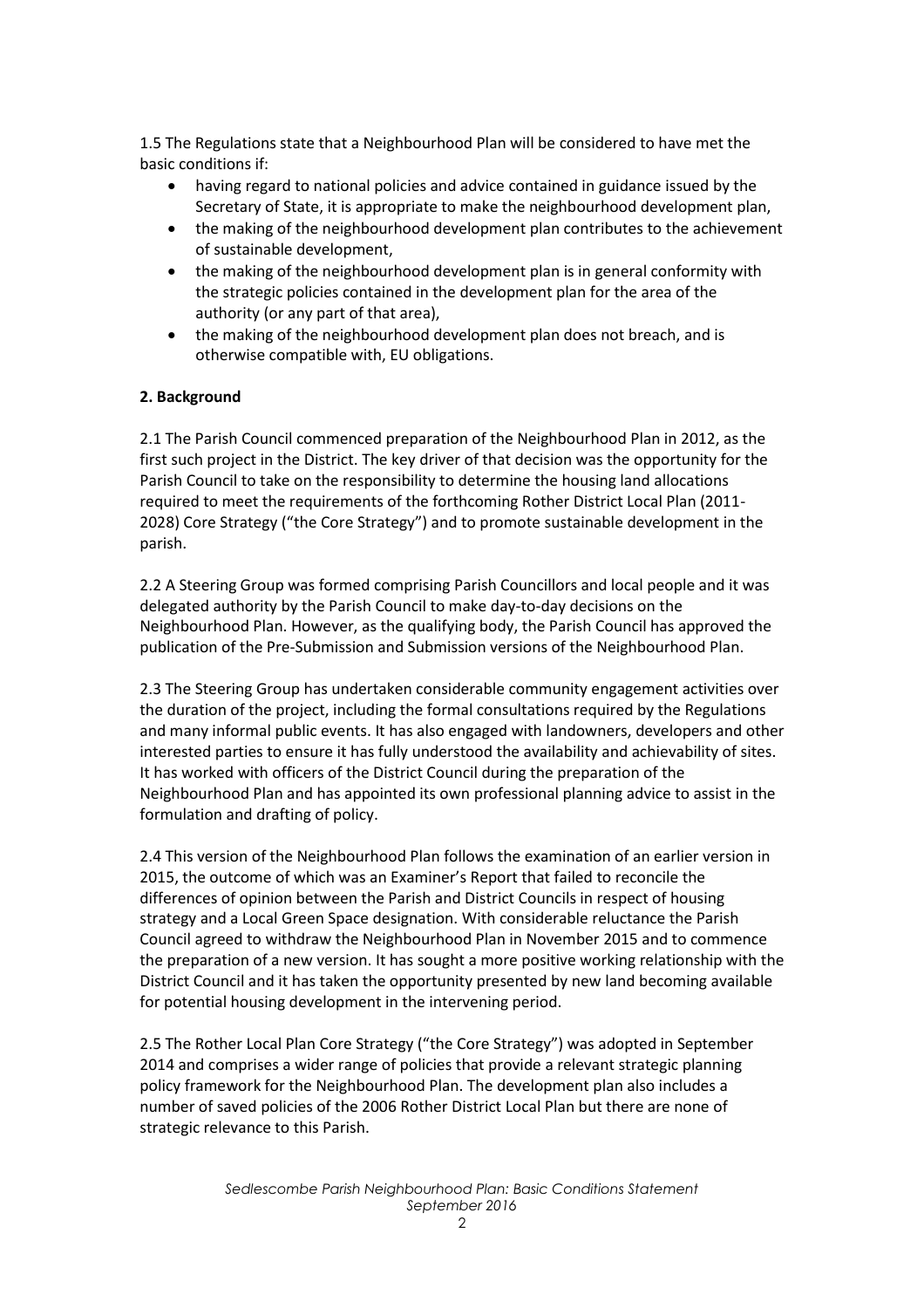2.6 The District Council has agreed that one role of the Neighbourhood Plan is to make housing site allocations to help deliver the housing proposals of the Core Strategy that may otherwise be made by its own Development & Site Allocations Plan in due course. In most respects, therefore, the policies of the 2006 Local Plan and then of the Development & Site Allocations Plan in due course will apply to this Neighbourhood Area.

2.7 The Parish Council, in consultation with the local community, has chosen to focus the Neighbourhood Plan on a relatively small number of policies that define the Sedlescombe village settlement boundary, that either allocate or offer support in principle to a series of housing and mixed use sites for development and that designate Local Green Spaces. The plan has sought to avoid policies that may duplicate national or local planning policies that are already used in determining future planning applications.

#### **3. Conformity with National Planning Policy**

3.1 The Neighbourhood Plan has been prepared with regard to national policies as set out in the National Planning Policy Framework (NPPF) of 2012 and has sought to reflect the National Planning Practice Guidance (NPPG) of 2014 in respect of formulating neighbourhood plans.

3.2 In overall terms, there are four NPPF paragraphs that provide general guidance on neighbourhood planning, to which the Neighbourhood Plan has directly responded:

#### Para 16

3.3 The Parish Council believes the Neighbourhood Plan is planning positively to support the strategic development needs of the district by shaping how, where and when development should be delivered, which accord with the local community's clear spatial vision for the parish.

3.4 The Neighbourhood Plan has specifically adhered to the provisions of the Core Strategy in respect of meeting local housing supply within and on the edge of Sedlescombe village. In addition, it has taken the opportunity to allocate or support in principle the development of a number of sites in close proximity to the village, each of which will deliver other important social and/or economic benefits. In doing so, each site provides a justification for development in the High Weald Area of Outstanding Natural Beauty, within which the entire parish is located.

#### Para's 17, 22 & 158

3.5 The Neighbourhood Plan has taken account of market signals in respect of land availability for development and land prices and, importantly, seeks itself to send clear signals to land owners and investors to encourage appropriate development proposals (para 17).

3.6 In doing so, it has acknowledged in some cases the high costs of promoting employment development proposals through the planning system and then of implementing those proposals on primarily brownfield sites to avoid undeliverable proposals (para 22). It has therefore shaped its policies to reflect the extent to which the evidence is available to support its proposals. The financial burden on applicants is considerable, especially in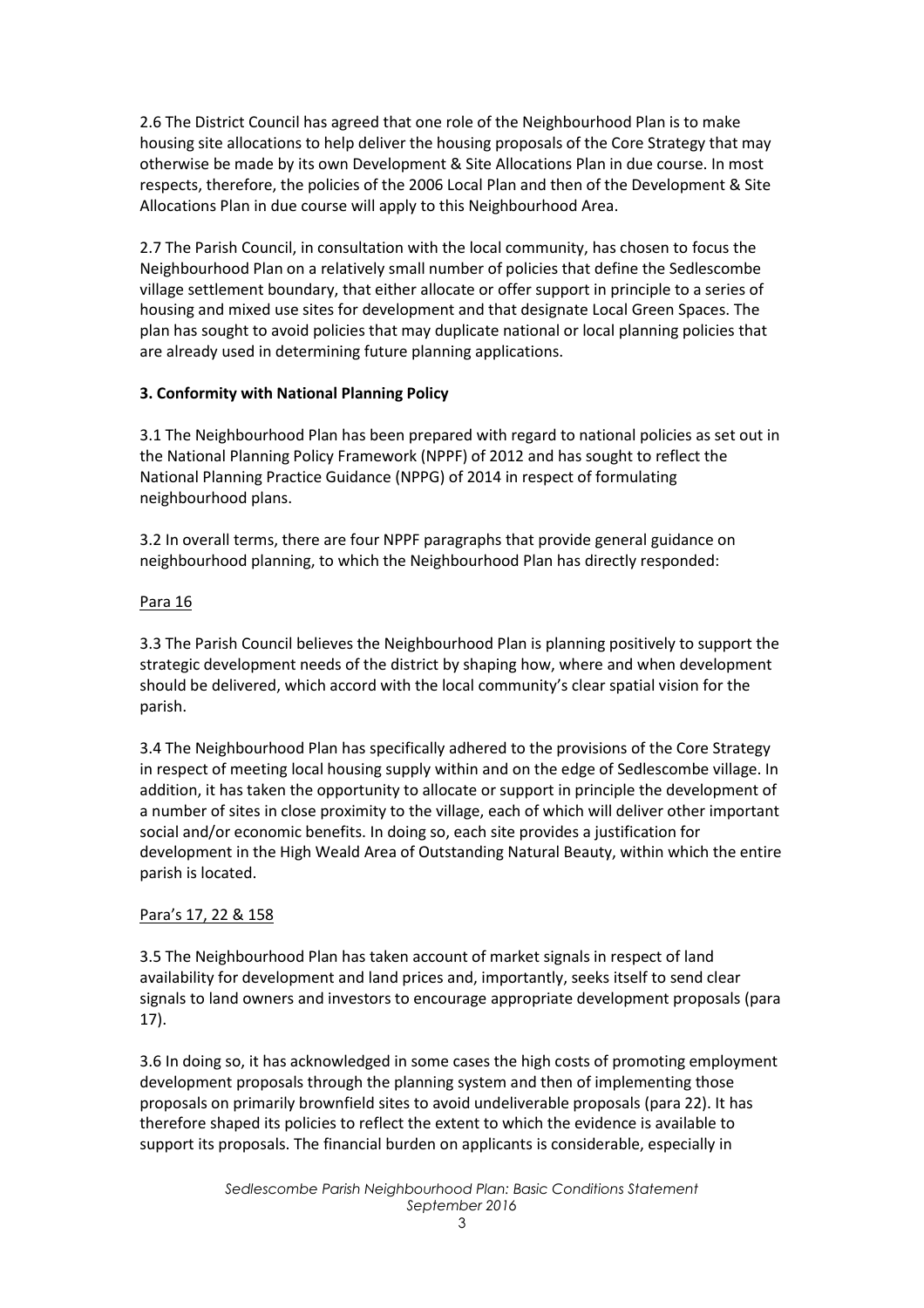respect of providing the full details of the schemes and viability appraisals. The policies are intended to lower the planning risk by supporting the key land use principles to encourage planning applications to be made and properly evidenced (para 158).

#### Para 183

3.7 The Parish Council believes the Neighbourhood Plan establishes in its Section 3 a vision for the Neighbourhood Area that reflects the view of the vast majority of the local community. It has translated the vision into a series of objectives and planning policies that will form part of the development plan and help ensure future planning applications deliver the quality of sustainable development desired by the community.

#### Para 184

3.8 The Parish Council believes the Neighbourhood Plan, as is highlighted below, is in general conformity with the relevant saved policies of the Rother development plan as they apply to Sedlescombe. The Neighbourhood Plan is positive about housing development to both meet local needs and also to enable the achievement of other strategic employment, heritage and community objectives of the Core Strategy. The precise relationship between the policies and those of the development plan is explained in greater detail in section 5 below.

#### Para 185

3.9 The Neighbourhood Plan avoids duplicating development plan policies by focusing on site-specific policies that translate the general requirements of the development plan into a local context. Once made, the Neighbourhood Plan should be easily considered alongside the development plan and any other material considerations in determining planning applications.

3.10 Set out in Table A below, is a brief summary of how each policy conforms to the NPPF. The particular paragraphs referred to in the table are those considered the most relevant to each policy but this is not intended to be an exhaustive list of all possible relevant paragraphs.

3.11 The examiner of the original Neighbourhood Plan considered all of the proposed policies met the basic conditions, with three exceptions. Two related to policies that he considered did not have sufficient regard to national policy. In one case, the policy has been deleted from this version of the Plan. The other related to a proposed Local Green Space designation at Street Farm. This matter is covered in Table A in relation to Policy 11. The third case related to conformity with the development plan and is covered in Section 5 below.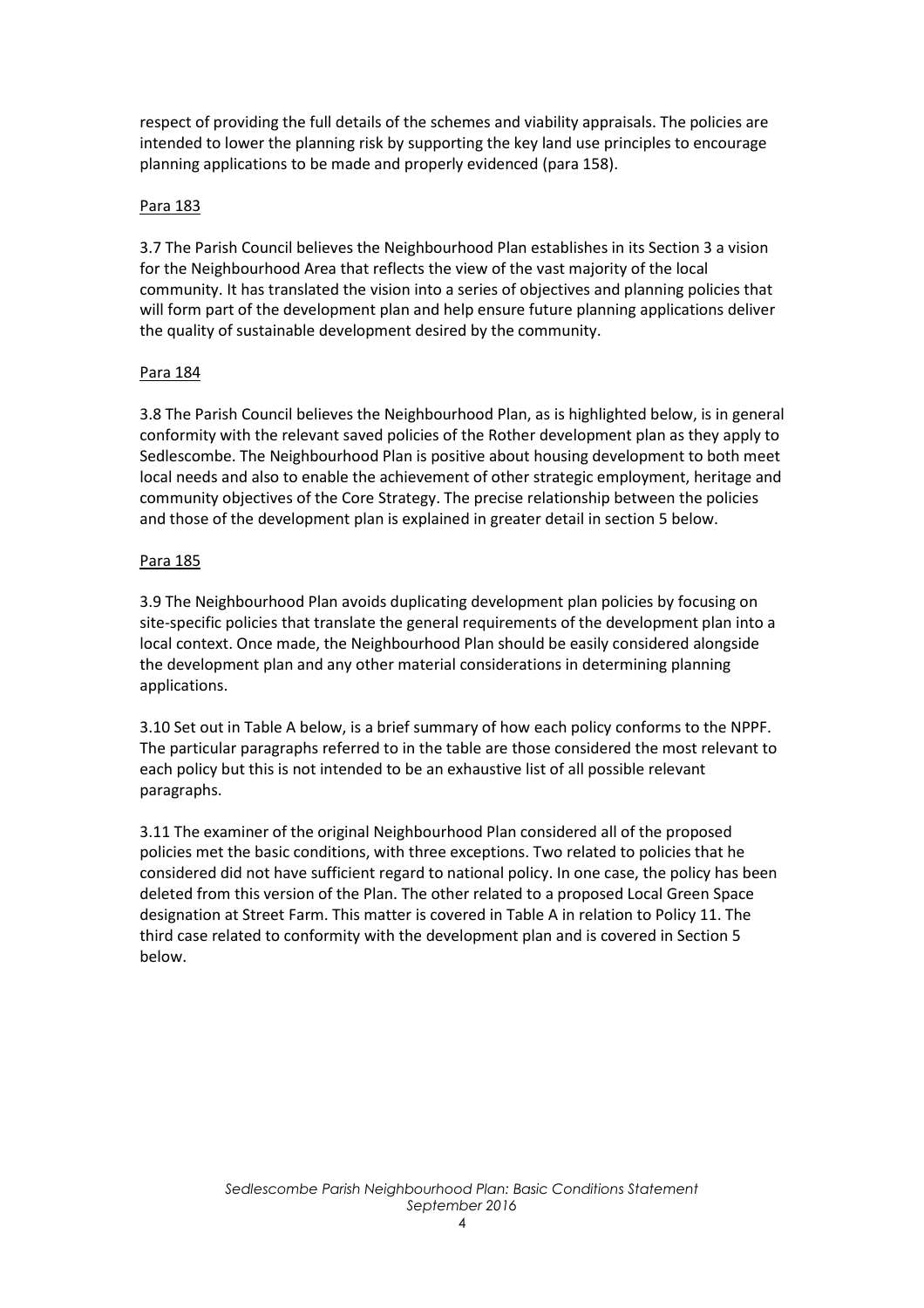#### *Table A: Neighbourhood Plan & NPPF Conformity Summary*

| No.            | <b>Policy Title</b>                    | Commentary                                                                                                                                                                                                                                                                                                                                                                                                                                                                                                                                                                                                                                                                                                                                                                                                                                                                                                                                                                                                                                                                          |
|----------------|----------------------------------------|-------------------------------------------------------------------------------------------------------------------------------------------------------------------------------------------------------------------------------------------------------------------------------------------------------------------------------------------------------------------------------------------------------------------------------------------------------------------------------------------------------------------------------------------------------------------------------------------------------------------------------------------------------------------------------------------------------------------------------------------------------------------------------------------------------------------------------------------------------------------------------------------------------------------------------------------------------------------------------------------------------------------------------------------------------------------------------------|
| $\mathbf{1}$   | Sedlescombe<br>Development<br>Boundary | The policy restates the purpose and value of the built up area boundary, defined by the development plan, for<br>distinguishing the settlement of Sedlescombe from the surrounding countryside. In doing so, it promotes the<br>vitality of the settlements and has given considerable weight to conserving the special landscape character and<br>scenic beauty of the High Weald Area of Outstanding Natural Beauty (AONB), as required by Para 115.<br>The 2006 Local Plan boundary has therefore been re-drawn on the Proposals Map only to allow for a small<br>housing site allocation in a location that is consistent with Para 115. Elsewhere, the existing boundary has been<br>retained as there are no sites that will provide a sufficient justification to support an allocation in line with Para<br>115 or that will win local community support.<br>However, the policy does support windfall development within the settlement boundary, which has<br>consistently delivered an average of 2-3 homes per annum over the last 20 years. Importantly, it also makes |
|                |                                        | specific provision for development outside the settlement boundary in a series of policies in the<br>Neighbourhood Plan (policies $2-6$ ) that are intended to deliver a range of housing types and tenures (Para 50);<br>significant local rural employment opportunities (through job creation and protection; Para 28); and valuable<br>heritage asset conservation and community benefits. Together, the objectives within this spatial policy will<br>enhance the vitality of this rural community (Para 55).                                                                                                                                                                                                                                                                                                                                                                                                                                                                                                                                                                  |
| $\overline{2}$ | Land at<br>Sunningdale                 | The policy allocates a small area of land in established (single) residential use for a scheme to deliver a<br>minimum net additional 8 dwellings to contribute to the supply of housing in the village, as encouraged by Para<br>50. Although part of the land is currently outside the settlement boundary, that boundary has been redrawn by<br>Policy 1 to include the whole site. The land is small and is surrounded on three sides by existing development<br>and so its impact on the AONB is negligible (in line with Para 115) and is now defined by the Environment<br>Agency as outside the area subject to flood risk from the River Brede, so accords with Para 100. That said, the<br>policy establishes the key design principles (as per Para 58) to ensure a future scheme will respond to the<br>characteristics of the site and its surroundings. This includes the need for a scheme to avoid damaging the<br>adjoining river habitat interest (Para 117).                                                                                                     |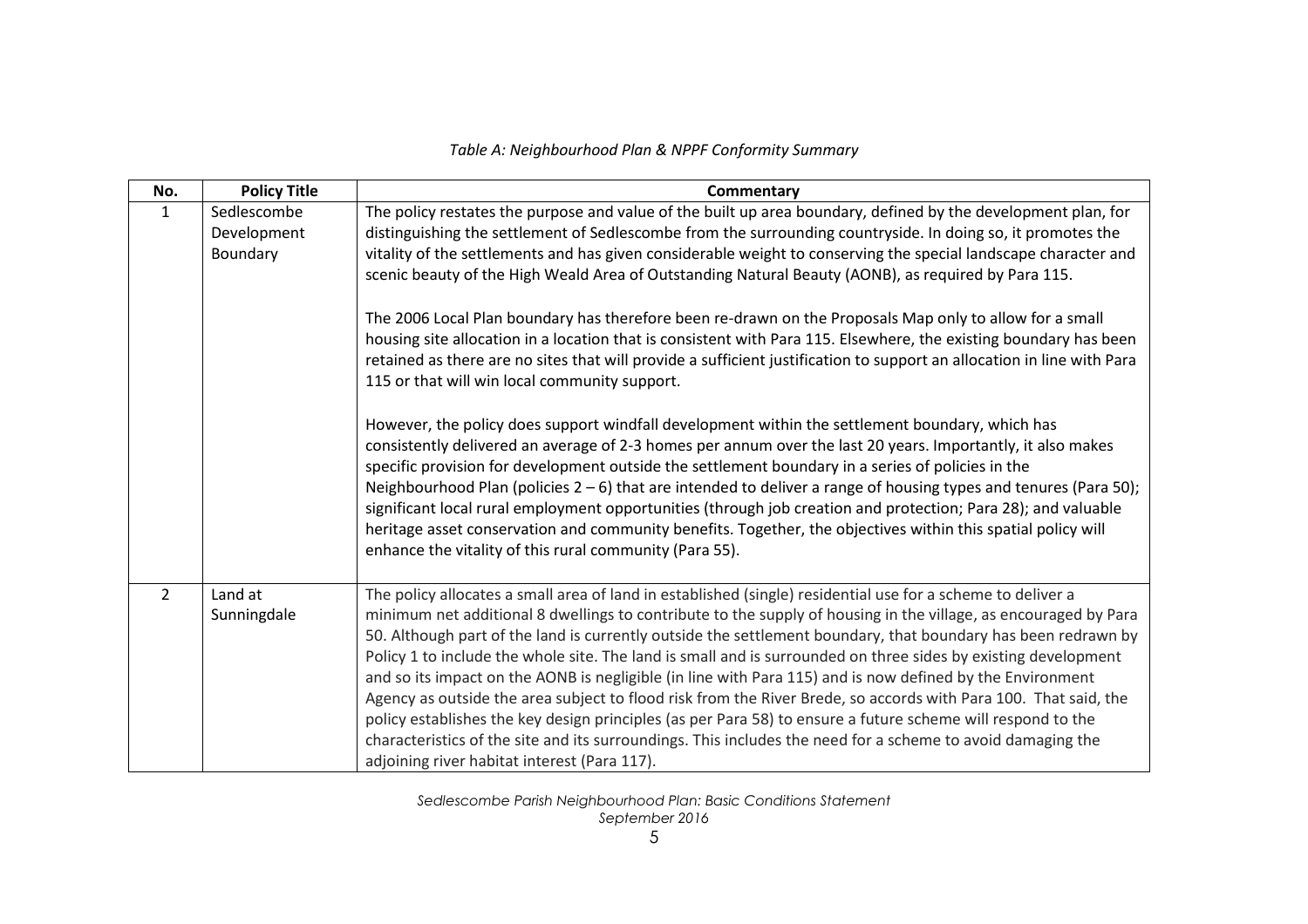| $\overline{3}$ | Land at Pestalozzi                      | The policy supports in principle the redevelopment of brownfield land within the complex of existing residential<br>and other buildings at the Village for additional homes, some of which will be delivered as affordable homes<br>with preference given to eligible employees of the educational charity in perpetuity. In doing so, the policy not<br>only makes a contribution to the supply of housing to meet local need (Para 50) it also benefits the largest<br>employer in the parish by enabling it to secure housing for its employees (Para's 28 and 54). A large part of the<br>site is located on the footprint of a former building, thus the policy is promoting the beneficial reuse of<br>brownfield land (Para 111). Given the location of the site within an existing building cluster, and the other<br>accrued social and economic benefits, the policy also provides sufficient justification for development within<br>the AONB (Para 115).                                                                                                                                                                                                                                                                                                                                                                                                                  |
|----------------|-----------------------------------------|---------------------------------------------------------------------------------------------------------------------------------------------------------------------------------------------------------------------------------------------------------------------------------------------------------------------------------------------------------------------------------------------------------------------------------------------------------------------------------------------------------------------------------------------------------------------------------------------------------------------------------------------------------------------------------------------------------------------------------------------------------------------------------------------------------------------------------------------------------------------------------------------------------------------------------------------------------------------------------------------------------------------------------------------------------------------------------------------------------------------------------------------------------------------------------------------------------------------------------------------------------------------------------------------------------------------------------------------------------------------------------------|
| $\overline{4}$ | Land to North of<br><b>Village Hall</b> | The policy allocates a small area of agricultural land on the northern edge of the village for a scheme<br>to deliver between 10 to 12 dwellings to contribute to the supply of housing in the village, as<br>encouraged by Para 50. Although the land is currently outside, but adjoins, the settlement boundary,<br>that boundary has been redrawn by Policy 1 to include the whole site. The land lies at the foot of a<br>long slope and so the policy has drawn the allocation site, and comprises design requirements, to<br>minimise its impact on the AONB (in line with Para 115).                                                                                                                                                                                                                                                                                                                                                                                                                                                                                                                                                                                                                                                                                                                                                                                           |
| 5              | Land at<br>Sedlescombe<br>Sawmills      | The policy supports in principle the redevelopment of land for a mixed employment, housing and tourism use<br>scheme at the Sawmills, a primarily derelict industrial use north of the village. There is little prospect of an<br>economically viable reuse or employment-only redevelopment of the site. The policy seeks to allow other uses<br>(Para 22) to deliver a viable employment proposition in this rural area (Para 28), including realising tourism<br>value through the provision of holiday accommodation. The policy makes it clear that the inclusion of open<br>market housing is only to cross-subsidise the delivery of the employment scheme and only the minimum<br>number of dwellings will be allowed to achieve that objective. An initial assessment indicates that this may<br>require approximately 6-8 dwellings, which will also contribute to meeting local housing need (Para 50). The<br>policy requires a full viability appraisal to determine the precise number of dwellings required and ensures that<br>those dwellings cannot be occupied until the employment scheme has been delivered. The site has some<br>degree of prominence in the AONB landscape but its current appearance detracts from the scenic beauty of the<br>AONB. The policy therefore provides a range of justifications for enabling development in the AONB (Para 115). |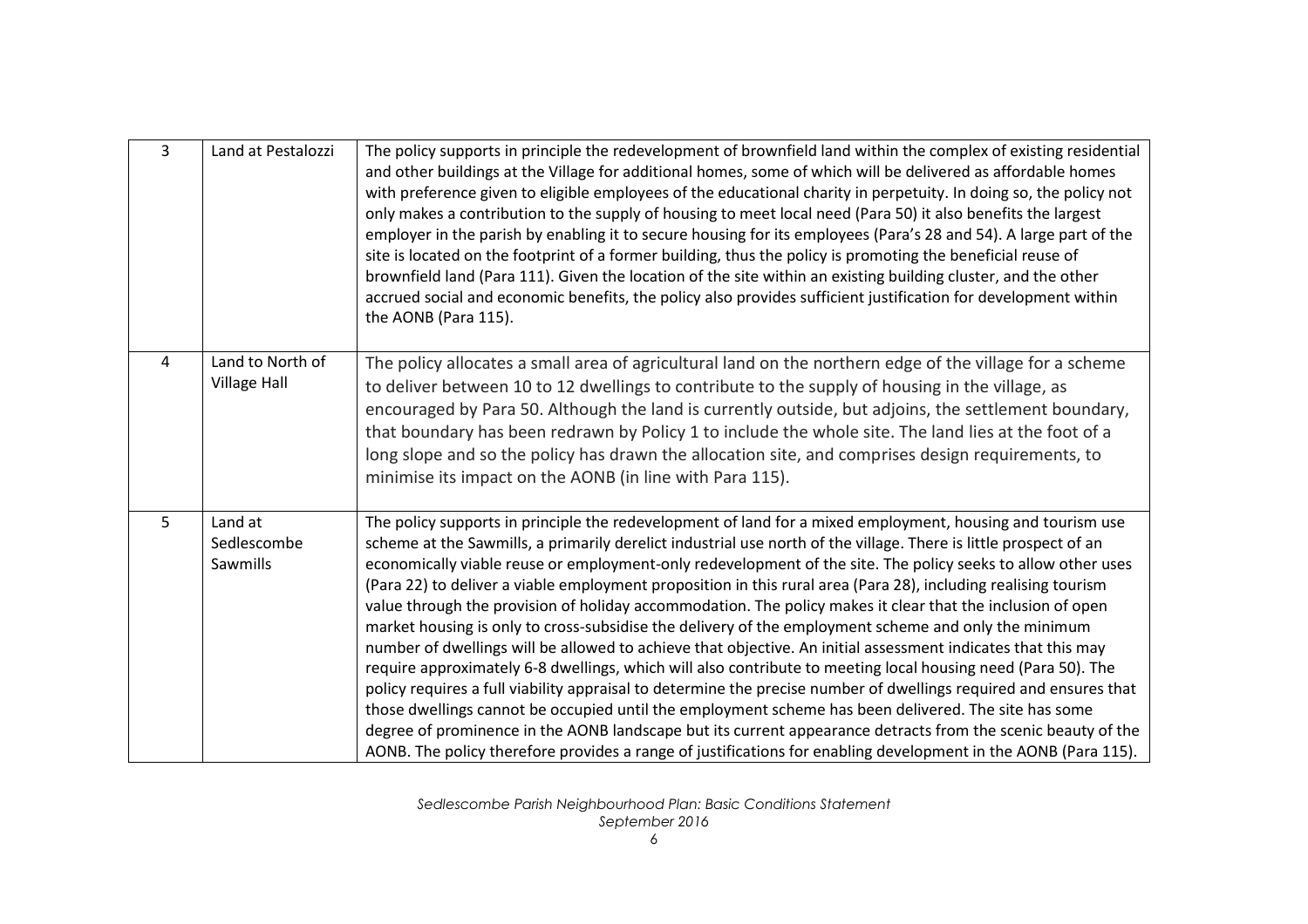| 6              | Land at St John the<br><b>Baptist Church</b> | The policy supports in principle the development of land for housing development adjoining the curtilage of the<br>Grade II* St. John the Baptist Church just to the north of the village. Like Policy 5, the intent of the policy is to<br>deliver a housing scheme that will enable other important objectives to be achieved, in this case the delivery of<br>a community benefit scheme. The policy requires the housing scheme to comprise the minimum number of<br>open market homes to finance the delivery of primarily affordable homes and of a range of community<br>benefits. In doing so it will contribute to the supply of homes to meet local need (Para 50) but also secure the<br>long term future of the cherished heritage asset, the benefits of which outweigh the disbenefits of departing<br>from policies in respect of development in the AONB and effecting the setting of a heritage asset (Para 140).<br>The housing element shares similarities with a rural exception scheme on land that is reasonably well located<br>for that purpose (and with a willing landowner; Para 54). The land is large enough for a scheme to comprise a<br>layout and design that does not undermine the heritage significance of the setting to the Church to the South<br>(Para 126) and to allow for a significant landscape scheme around its eastern edge to mitigate its impact on the<br>AONB open landscape beyond (115). The policy judges that in principle the weight attached to the<br>conservation of the heritage asset (which itself will allow for greater community use of the building and to<br>resolve existing car parking and highway difficulties) is greater than any disbenefits that may accrue in respect<br>of its setting. The policy makes clear the need for a future planning application to demonstrate how the details<br>of a scheme will accord with that weighting. |
|----------------|----------------------------------------------|------------------------------------------------------------------------------------------------------------------------------------------------------------------------------------------------------------------------------------------------------------------------------------------------------------------------------------------------------------------------------------------------------------------------------------------------------------------------------------------------------------------------------------------------------------------------------------------------------------------------------------------------------------------------------------------------------------------------------------------------------------------------------------------------------------------------------------------------------------------------------------------------------------------------------------------------------------------------------------------------------------------------------------------------------------------------------------------------------------------------------------------------------------------------------------------------------------------------------------------------------------------------------------------------------------------------------------------------------------------------------------------------------------------------------------------------------------------------------------------------------------------------------------------------------------------------------------------------------------------------------------------------------------------------------------------------------------------------------------------------------------------------------------------------------------------------------------------------------------------------------------------------------------------------|
| $\overline{7}$ | Land at Gate<br>Cottage                      | The policy allocates a small area of agricultural land on the north-western edge of the village for a<br>scheme of at least 8 dwellings to contribute to the supply of housing in the village, as encouraged by<br>Para 50. Although the land is currently outside, but adjoins, the settlement boundary, that boundary<br>has been redrawn by Policy 1 to include the whole site. The land is reasonably screened from the<br>open countryside by mature vegetation but the policy comprises design requirements to minimise its<br>impact on the AONB (in line with Para 115). It also expresses a desire for a scheme to come forward<br>in association with the adjoining Land at Church Hill Farm site allocated by Policy 8, but accepts that is<br>not a requirement, to ensure the proposals are deliverable, in line with para 173.                                                                                                                                                                                                                                                                                                                                                                                                                                                                                                                                                                                                                                                                                                                                                                                                                                                                                                                                                                                                                                                                           |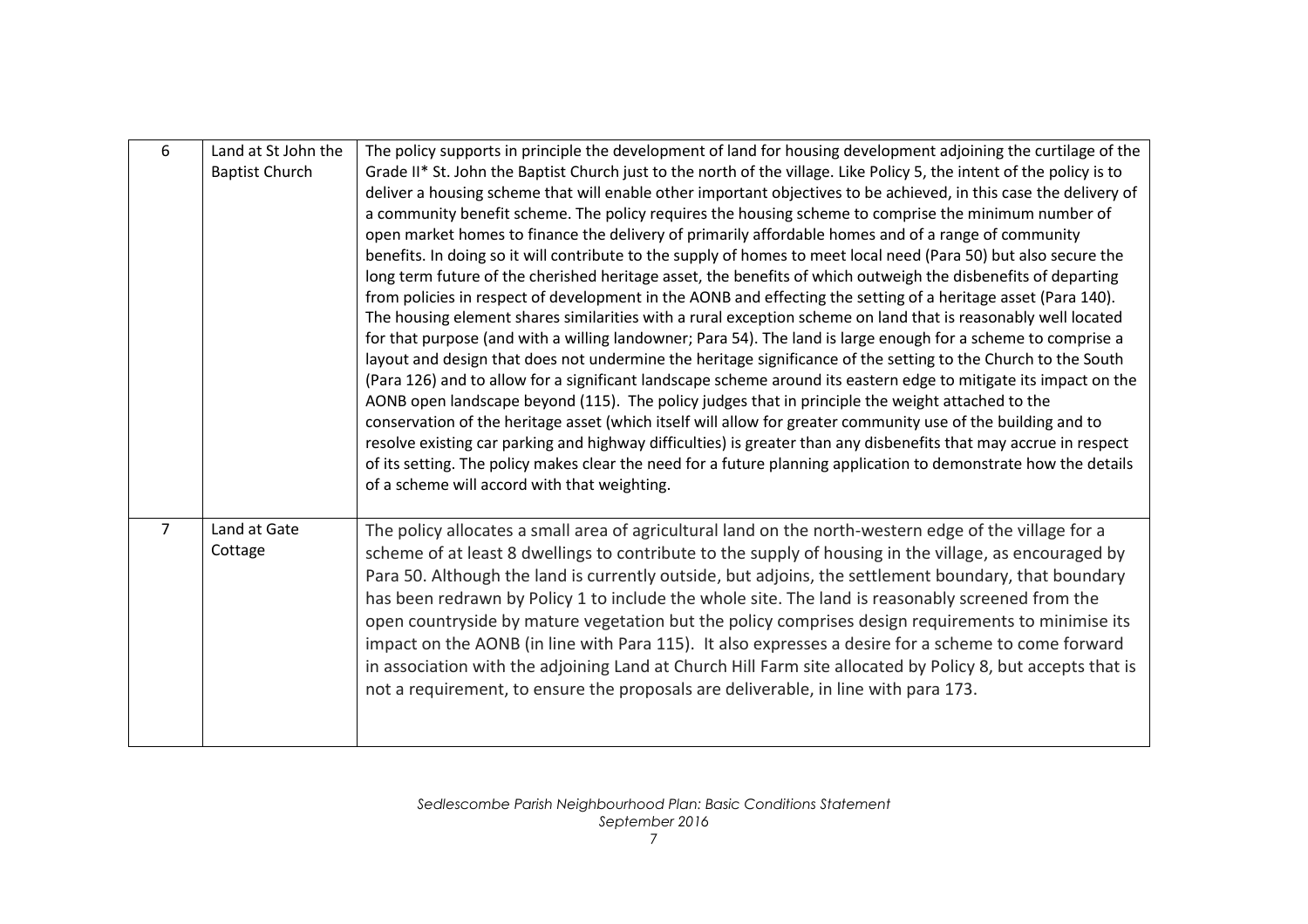| 8  | Land at Church Hill<br>Farm | The policy allocates a small area of agricultural land on the northern edge of the village for a scheme<br>to deliver at least 10 dwellings to contribute to the supply of housing in the village, as encouraged by<br>Para 50. Although the land is currently outside, but adjoins, the settlement boundary, that boundary<br>has been redrawn by Policy 1 to include the whole site. The land lies at the foot of a long slope and so<br>the policy has drawn the allocation site, and comprises design requirements, to minimise its impact on<br>the AONB (in line with Para 115). It also expresses a desire for a scheme to come forward in<br>association with the adjoining Land at Gate Cottage site allocated by Policy 7, but accepts that is not a<br>requirement, to ensure the proposals are deliverable, in line with para 173.                                                                                                                                                     |
|----|-----------------------------|----------------------------------------------------------------------------------------------------------------------------------------------------------------------------------------------------------------------------------------------------------------------------------------------------------------------------------------------------------------------------------------------------------------------------------------------------------------------------------------------------------------------------------------------------------------------------------------------------------------------------------------------------------------------------------------------------------------------------------------------------------------------------------------------------------------------------------------------------------------------------------------------------------------------------------------------------------------------------------------------------|
| 9  | Land at Balcombe<br>Green   | The policy allocates a small area of woodland on the northern edge of the village for a scheme to<br>deliver between 10 to 12 dwellings to contribute to the supply of housing in the village, as encouraged<br>by Para 50. Although the land is currently outside, but adjoins, the settlement boundary, that<br>boundary has been redrawn by Policy 1 to include the whole site. The land is enclosed on three side<br>by existing residential properties but its northern boundary is exposed to the open countryside<br>beyond. The policy therefore comprises design requirements to minimise its impact on the AONB (in<br>line with Para 115). The policy also recognises that the site may not be deliverable at present, given<br>different land ownerships. In line with Para 173, the policy is therefore intended to send a signal to<br>those owners to bring forward a viable scheme but does not allocate the land to meet the housing<br>supply requirements of the Core Strategy. |
| 10 | Land at Pump<br>House Yard  | The policy allocates a small area of established employment land within the village for a scheme to<br>deliver new dwellings to contribute to the supply of housing in the village, as encouraged by Para 50.<br>Although the land is currently in employment use, this part of the larger site is not considered to be<br>necessary to maintaining the viability of the land with no effective cost to losing it to another use, as<br>provided for by Para 22. Instead, the redevelopment of the site will enable an important community<br>benefit to be realised, with the policy requiring the housing scheme to a public car park for the use of<br>parents using the adjoining school. This will relieve pressure on other space and on-street car parking                                                                                                                                                                                                                                  |

*Sedlescombe Parish Neighbourhood Plan: Basic Conditions Statement September 2016*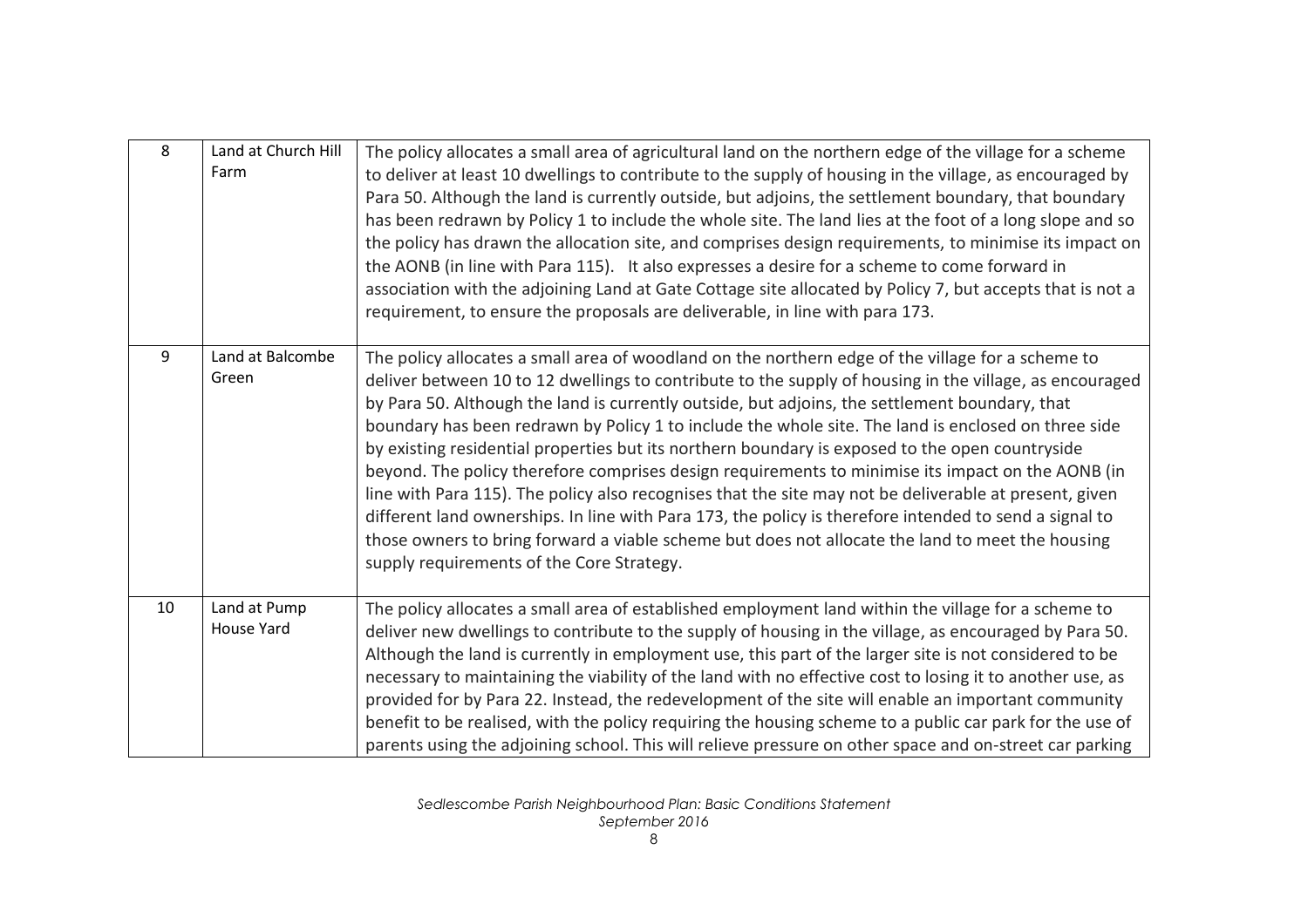|    |                           | and so is regarded by the local community as a positive outcome, in line with Para 70. The policy also<br>acknowledges the site lies within the Sedlescombe Conservation Area, and therefore requires a<br>scheme to have full regard to this important heritage asset, as required by Para 126.                                                                                                                                                                                                                                                                                                                                                                                                                                                                                                                                                                                                                                                                                                                                                                                                                                                                                                                                                       |
|----|---------------------------|--------------------------------------------------------------------------------------------------------------------------------------------------------------------------------------------------------------------------------------------------------------------------------------------------------------------------------------------------------------------------------------------------------------------------------------------------------------------------------------------------------------------------------------------------------------------------------------------------------------------------------------------------------------------------------------------------------------------------------------------------------------------------------------------------------------------------------------------------------------------------------------------------------------------------------------------------------------------------------------------------------------------------------------------------------------------------------------------------------------------------------------------------------------------------------------------------------------------------------------------------------|
| 11 | <b>Local Green Spaces</b> | The policy designates two sites adjoining the village as Local Green Spaces in accordance with intent and<br>criteria of Para's 76 and 77. A separate report in the evidence base provides a full justification for their<br>designation.<br>In his report, the Examiner of the original Neighbourhood Plan accepted that the Red Barn Field site met the                                                                                                                                                                                                                                                                                                                                                                                                                                                                                                                                                                                                                                                                                                                                                                                                                                                                                              |
|    |                           | criteria of Para 77 and agreed with its inclusion in this policy. There has been no change in circumstances since<br>then to warrant any change of view about that site.                                                                                                                                                                                                                                                                                                                                                                                                                                                                                                                                                                                                                                                                                                                                                                                                                                                                                                                                                                                                                                                                               |
|    |                           | The Examiner also agreed that the other site – Street Farm – met two of the three criteria of Para 77 but not<br>the third relating to its scale. In determining the site could be defined as 'an extensive tract of land', the<br>Examiner recommended the land should be deleted from the policy. The Parish Council disagreed with this<br>recommendation and the local community continues to regard the site as having all the characteristics of a<br>Local Green Space. An almost identical planning application has been made for a housing scheme on the site<br>that was dismissed on appeal in 2014, indicating that the land remains at threat of development, despite there<br>being a plentiful supply of sustainable housing sites around the village for the full plan period. The value of such<br>a designation to the long term planning of the village, and to the credibility of the Neighbourhood Plan, has<br>therefore increased in the intervening period. Furthermore, as noted in the separate report, there are now<br>cases where Neighbourhood Plans have successfully argued for the designation of Local Green Spaces on land<br>larger than Street Farm, thus helping to undermine the core argument of the Examiner. |

#### **4. Contribution to Sustainable Development**

4.1 A Strategic Environmental Assessment of the Neighbourhood Plan has been undertaken in accordance with the EU Directive (see 6.1 below). This has concluded that there are no likely significant effects on the environment that cannot be avoided or mitigated by future planning applications. However,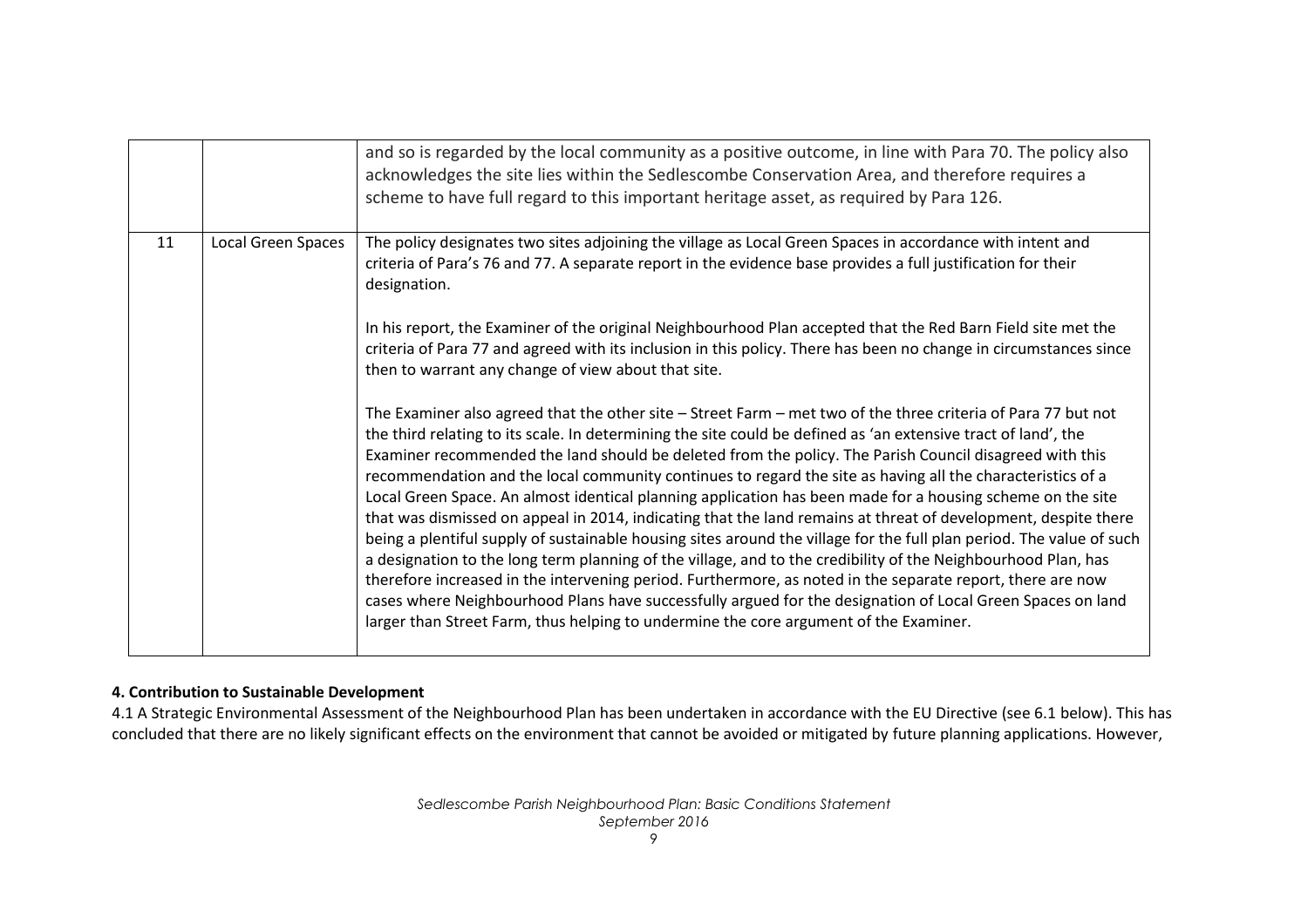more than just avoiding such impacts, the Neighbourhood Plan can also clearly demonstrate that it will contribute to the achievement of sustainable development in terms of how its policies will deliver a blend of economic, social and environmental benefits for the parish.

4.2 The strategic objectives of the Neighbourhood Plan comprise a balance of social, economic and environmental goals. On the one hand, it seeks to meet its responsibility for planning positively for development to remain in conformity with the development plan. On the other, the local community is keen to ensure the highest quality landscapes, especially to the south and east of the village, are protected and flood risk is managed effectively. In return, the local community also expects to see improvements to local community facilities and high quality development schemes.

4.3 The Neighbourhood Plan therefore proposes a series of policies to deliver well-designed housing to stitch in to the existing village and to promote new employment to serve local social and economic goals. The chosen policies are intended to accurately translate these goals into viable and effective development management policies and deliverable infrastructure proposals.

4.4 The sustainability attributes of each policy are summarised in Table B below.

| No. | <b>Policy Title</b>                    | Soc. | Eco. | Env.     | Commentary                                                                                                                                                                                                                                                                                                                                                                                                                                                 |
|-----|----------------------------------------|------|------|----------|------------------------------------------------------------------------------------------------------------------------------------------------------------------------------------------------------------------------------------------------------------------------------------------------------------------------------------------------------------------------------------------------------------------------------------------------------------|
|     | Sedlescombe<br>Development<br>Boundary |      | 0    | $**$     | The policy promotes the village as the most sustainable pattern of growth by re-defining the<br>development boundary to accommodate the provisions of other policies of the Plan. In doing<br>so, the policy will maintain the strong identity of the village with the special landscape<br>character of the AONB and will encourage and enable other policies of the Neighbourhood<br>Plan to deliver a wide range of other social and economic benefits. |
|     | Land at Sunningdale                    |      | 0    | $\Omega$ | The policy will contribute to the supply of housing to meet local need for a social benefit. Given<br>its small scale and location within surrounding development, and the proposed mitigation<br>measures in relations to biodiversity protection and flood risk management, the allocation will<br>have a neutral environmental impact.                                                                                                                  |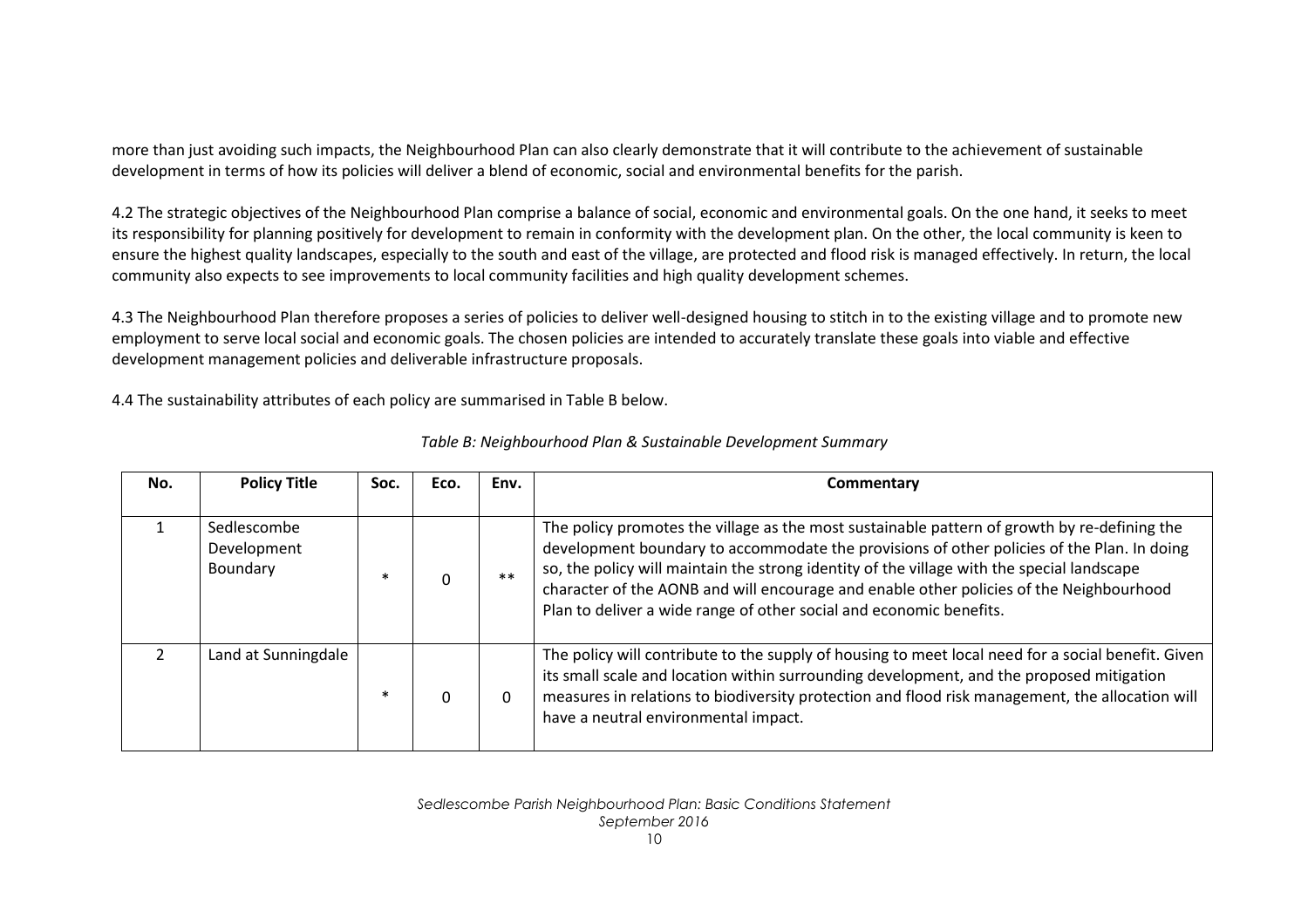| $\overline{3}$ | Land at Pestalozzi                           |        |              | $\ast$      | The policy will contribute to the supply of housing to meet local need for a social benefit. It will<br>help secure the success of an important employer in the parish by retaining jobs for economic<br>benefit. Given its small scale and location within an existing cluster of buildings, and its reuse<br>of brownfield land, the allocation will also have a positive environmental impact.                                                                                                                                   |
|----------------|----------------------------------------------|--------|--------------|-------------|-------------------------------------------------------------------------------------------------------------------------------------------------------------------------------------------------------------------------------------------------------------------------------------------------------------------------------------------------------------------------------------------------------------------------------------------------------------------------------------------------------------------------------------|
| $\overline{4}$ | Land to North of<br><b>Village Hall</b>      | $\ast$ | 0            | $0/-$       | The policy will contribute to the supply of housing to meet local need for a social benefit. Given<br>its small scale and location within surrounding development, the allocation will have a neutral<br>to negative environmental impact, by extending the village into the AONB and will result in the<br>loss of some trees to form a new access.                                                                                                                                                                                |
| 5              | Land at<br>Sedlescombe<br><b>Sawmills</b>    |        |              | $\ast$      | The policy will contribute to the supply of housing to meet local need for a social benefit. It will<br>enable the creation of new business and tourism jobs, delivering a strong economic benefit. By<br>bringing a derelict brownfield site back into beneficial use the policy will also have an<br>environmental benefit.                                                                                                                                                                                                       |
| 6              | Land at St John the<br><b>Baptist Church</b> | $***$  | $\mathbf 0$  | $\ast$      | The policy will contribute to the supply of housing to meet local need and will also enable the<br>Church to provide better community facilities, delivering a strong social benefit. The<br>environmental benefit is seen as positive as the benefits of securing the long term<br>conservation of the Grade II* Church heritage asset outweigh any impact on the setting of that<br>asset or on the AONB landscape beyond, impacts which should, in any event, be capable of<br>being mitigated through a detailed scheme design. |
| $\overline{7}$ | Land at Gate<br>Cottage                      | $\ast$ | $\Omega$     | $\mathbf 0$ | The policy will contribute to the supply of housing to meet local need for a social benefit. Given<br>its small scale and location within surrounding development, the allocation will have a neutral<br>environmental impact.                                                                                                                                                                                                                                                                                                      |
| 8              | Land at Church Hill<br>Farm                  | $\ast$ | $\mathbf{0}$ | $0/-$       | The policy will contribute to the supply of housing to meet local need for a social benefit. Given<br>its small scale and location within surrounding development, the allocation will have a neutral<br>environmental impact, though will extend the village into the AONB.                                                                                                                                                                                                                                                        |

*Sedlescombe Parish Neighbourhood Plan: Basic Conditions Statement September 2016*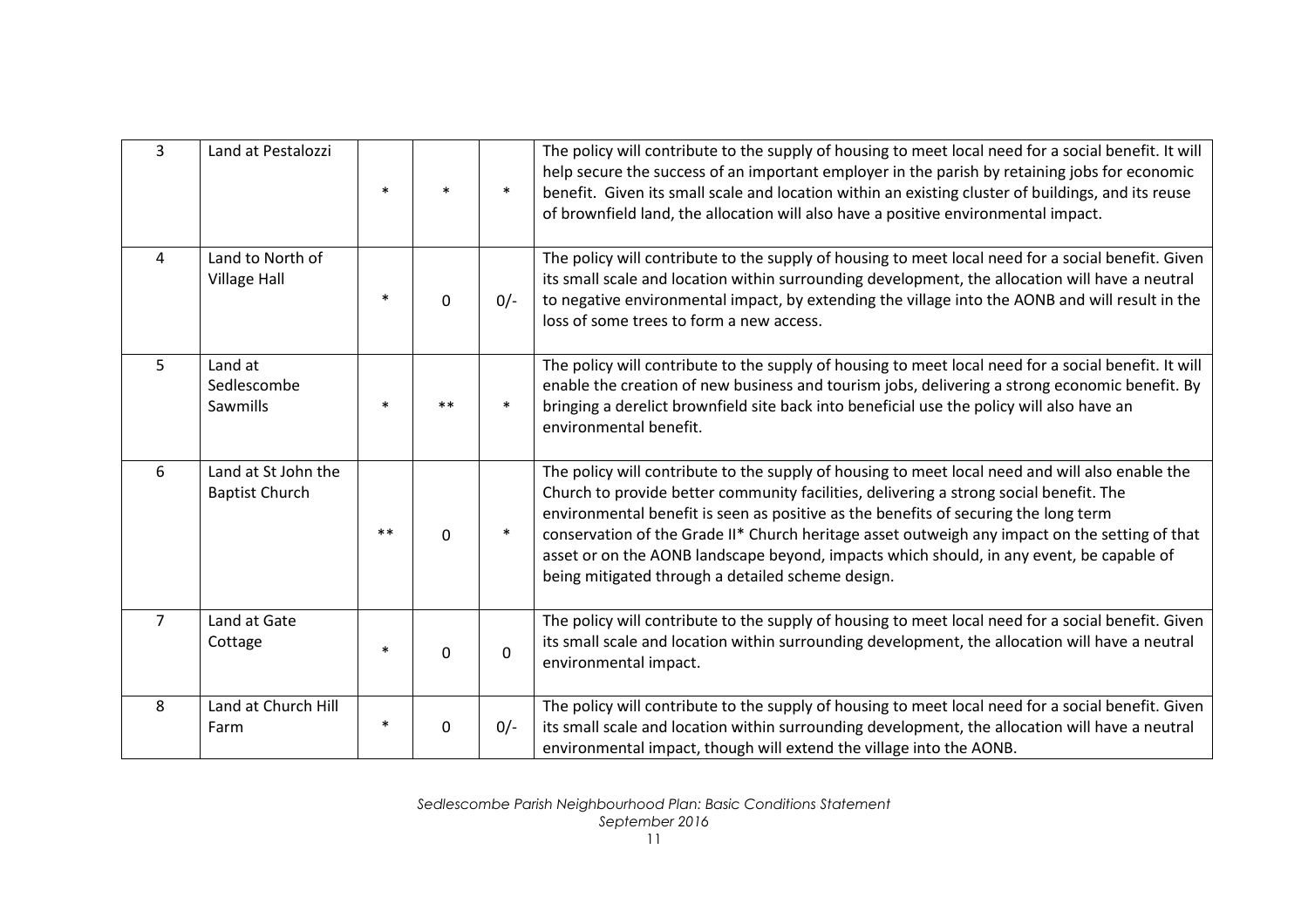| 9               | Land at Balcombe<br>Green  |      | $0/-$    | The policy will contribute to the supply of housing to meet local need for a social benefit. Given<br>its small scale and location within surrounding development, the allocation will have a neutral<br>to negative environmental impact, by partially extending the village into the AONB and will<br>lead to the loss of some of the mature trees within the site.                                                  |
|-----------------|----------------------------|------|----------|------------------------------------------------------------------------------------------------------------------------------------------------------------------------------------------------------------------------------------------------------------------------------------------------------------------------------------------------------------------------------------------------------------------------|
| 10 <sup>1</sup> | Land at Pump<br>House Yard | $**$ | $\Omega$ | The policy will contribute to the supply of housing to meet local need and deliver a new public<br>car park to create important social benefits. Given its small scale and location within<br>surrounding development, the allocation will have a neutral environmental impact. The policy<br>will have a small negative economic effect by changing the use of part of an existing<br>employment site in the village. |
| 11              | <b>Local Green Spaces</b>  | $**$ | $**$     | The policy will have strong social and environmental benefits in preventing the development of<br>cherished open land adjoining the village that would otherwise impact on the identity and<br>character of that part of the village and of the wider AONB.                                                                                                                                                            |

*Key: \*\* very positive \* positive 0 neutral - negative -- very negative*

#### **5. General Conformity with the Development Plan**

5.1 The Neighbourhood Plan has been prepared to ensure its general conformity with the strategic policies of the development plan for Rother District. This comprises the Rother Local Plan Core Strategy of 2014 (as the remaining saved policies of the 2006 Local Plan are not relevant to this Parish). Both plans are therefore assessed in respect of the general conformity of the Neighbourhood Plan.

5.2 For the most part, there is a considerable degree of conformity between the Neighbourhood Plan and development plan, including in all respects of strategic policy. In cases where the Neighbourhood Plan policy requires a justification for an exceptional circumstance to a saved policy then its supporting text makes clear this justification.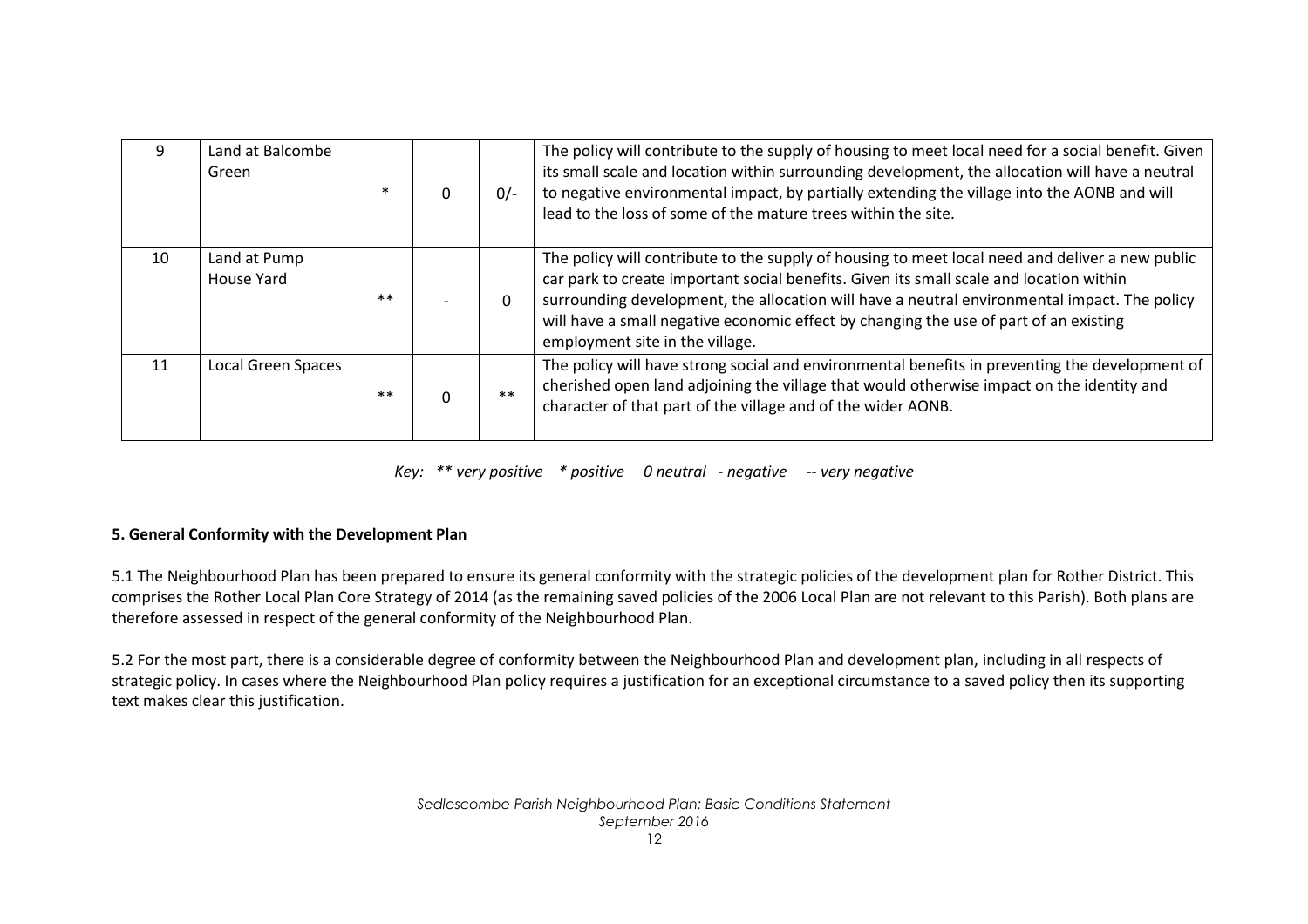#### *Table C: Neighbourhood Plan & Development Plan Conformity Summary*

| No.            | <b>Policy Title</b>                    | Commentary                                                                                                                                                                                                                                                                                                                                                                                                                                                                                            |
|----------------|----------------------------------------|-------------------------------------------------------------------------------------------------------------------------------------------------------------------------------------------------------------------------------------------------------------------------------------------------------------------------------------------------------------------------------------------------------------------------------------------------------------------------------------------------------|
| $\mathbf{1}$   | Sedlescombe<br>Development<br>Boundary | The policy redefines the development boundary for Sedlescombe village in such a way as to "facilitate the limited<br>growth of (Sedlescombe village) and is compatible with the character and setting of the village" as required by Policy<br>OSS1. The level of growth proposed for Sedlescombe is 35 homes, as set out in Policy RA1, a requirement that is met<br>and exceeded by other policies of the Neighbourhood Plan, for which accommodation has been made in drawing the<br>new boundary. |
|                |                                        | To avoid confusion in how it is applied, the policy leaves the application of the appropriate built up area and countryside<br>policies to other policies of the Core Strategy.                                                                                                                                                                                                                                                                                                                       |
| $\overline{2}$ | Land at Sunningdale                    | The policy accords with Policy OSS3 in that the land accords with the spatial strategy of the Neighbourhood Plan by<br>making effective use of land within the main built-up confines of the village, especially previously developed land, and<br>maintains its character. The proposal is deliverable given its land ownership and the viability of development.                                                                                                                                    |
|                |                                        | The policy also accords with Policy OSS4 in that it requires proposals to show that they will not unreasonably harm the<br>amenities of adjoining properties and the quantum of housing development will be at a density that is compatible with<br>the surrounding residential area.                                                                                                                                                                                                                 |
|                |                                        | Furthermore, it accords with Policy EN1 by requiring proposals to manage their effects on the high quality natural<br>landscape character of the adjoining River Brede and High Weald Area of Outstanding Natural Beauty. It also accords<br>with Policy EN5 and EN6 by requiring proposals to have regard to the biodiversity value of the river, and its flood risk<br>potential, respectively.                                                                                                     |
| 3              | Land at Pestalozzi                     | The policy accords with Policy OSS1 and OSS3 in respect of providing for a very specific form of development suited to<br>this countryside location to support the ongoing economic value this international educational facility brings to this                                                                                                                                                                                                                                                      |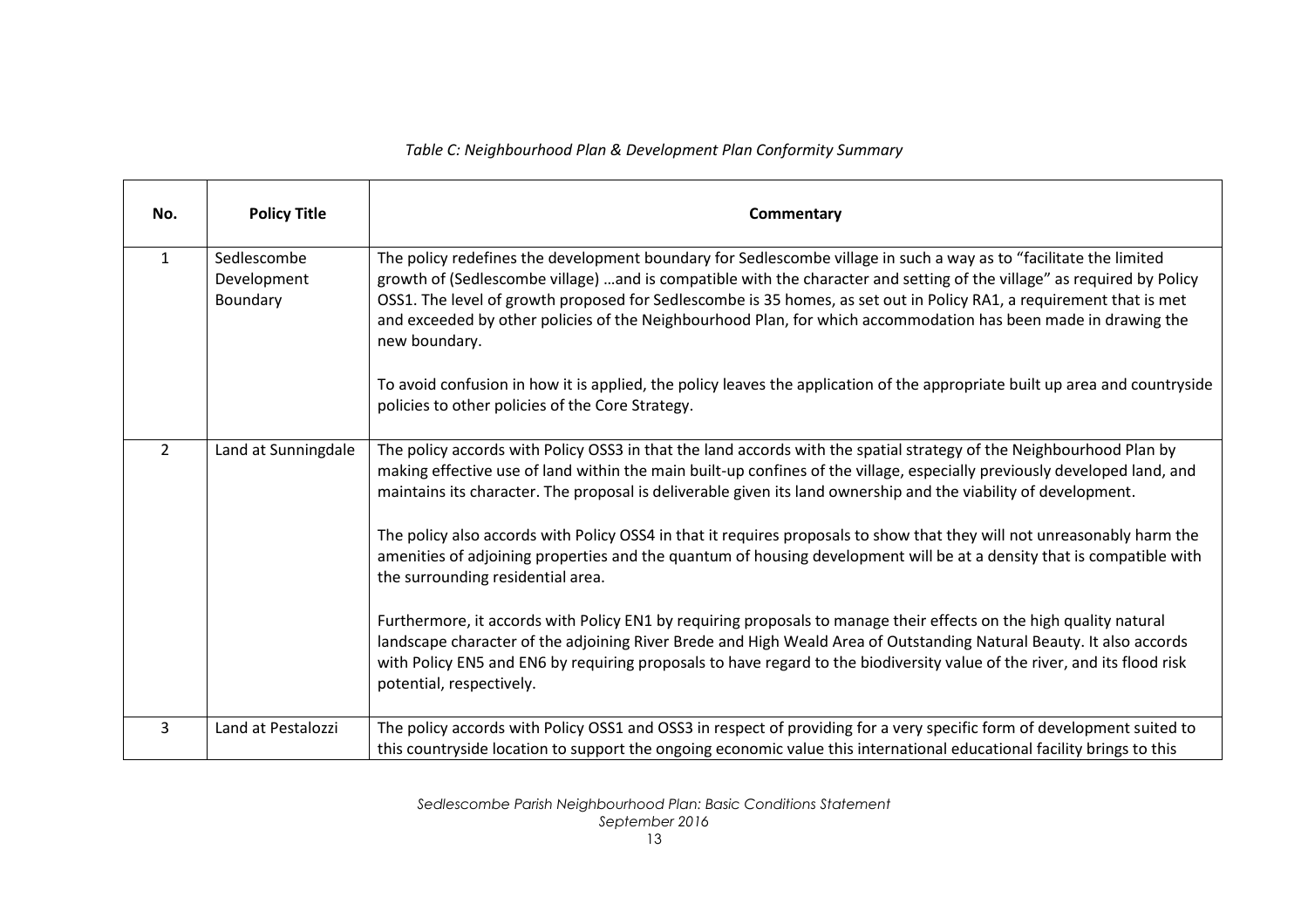|   |                                         | rural area. The policy acknowledges the sensitive AONB location and so requires proposals to locate new buildings<br>within the cluster of existing buildings, making use of the previously developed land in that location, and so is consistent<br>with Policy OSS4.<br>Given the location, it is not possible for the policy to absolutely adhere to Policy LHN4 in that the site does not adjoin<br>the village boundary. It is not practical to make provision within the village for affordable homes for eligible employees<br>of the International Village, and others, whose housing needs cannot be met in the normal housing market. Evidence<br>has been provided to establish this case and this policy requires that greater detail will be provided with a planning<br>application. Although not immediately adjoining the boundary, the site is in close proximity (walking distance) to the<br>village and the scale of development will be in keeping with the existing cluster of buildings on the Village site. In this<br>same respect, the policy accords with Policy TR3 as the scheme will benefit from the existing road links to the village<br>and will not result in the loss of sustainable transport facilities.<br>The policy accords with Policy RA2 as the development will support local economic needs and maintains or improves the<br>rural character, and supports rural employment opportunities in keeping with rural character. It will conserve the<br>intrinsic value, locally distinctive rural character and landscape features of the countryside.<br>The policy accords with Policy RA3 by supporting employment opportunities in the countryside by the sensitive,<br>normally small-scale growth of existing business sites and premises.<br>The policy accords with Policy EN1 by managing the high quality natural landscape character by ensuring the protection<br>of the distinctive identified landscape character, ecological features and settlement pattern of the High Weald Area of<br><b>Outstanding Natural Beauty.</b> |
|---|-----------------------------------------|---------------------------------------------------------------------------------------------------------------------------------------------------------------------------------------------------------------------------------------------------------------------------------------------------------------------------------------------------------------------------------------------------------------------------------------------------------------------------------------------------------------------------------------------------------------------------------------------------------------------------------------------------------------------------------------------------------------------------------------------------------------------------------------------------------------------------------------------------------------------------------------------------------------------------------------------------------------------------------------------------------------------------------------------------------------------------------------------------------------------------------------------------------------------------------------------------------------------------------------------------------------------------------------------------------------------------------------------------------------------------------------------------------------------------------------------------------------------------------------------------------------------------------------------------------------------------------------------------------------------------------------------------------------------------------------------------------------------------------------------------------------------------------------------------------------------------------------------------------------------------------------------------------------------------------------------------------------------------------------------------------------------------------------------------------------------------------------|
| 4 | Land to North of<br><b>Village Hall</b> | The policy accords with Policy OSS3 in that the land accords with the spatial strategy of the Neighbourhood Plan by<br>making effective use of land within the main built-up confines of the village that maintains its character. The proposal is<br>deliverable given its land ownership and the viability of development.                                                                                                                                                                                                                                                                                                                                                                                                                                                                                                                                                                                                                                                                                                                                                                                                                                                                                                                                                                                                                                                                                                                                                                                                                                                                                                                                                                                                                                                                                                                                                                                                                                                                                                                                                          |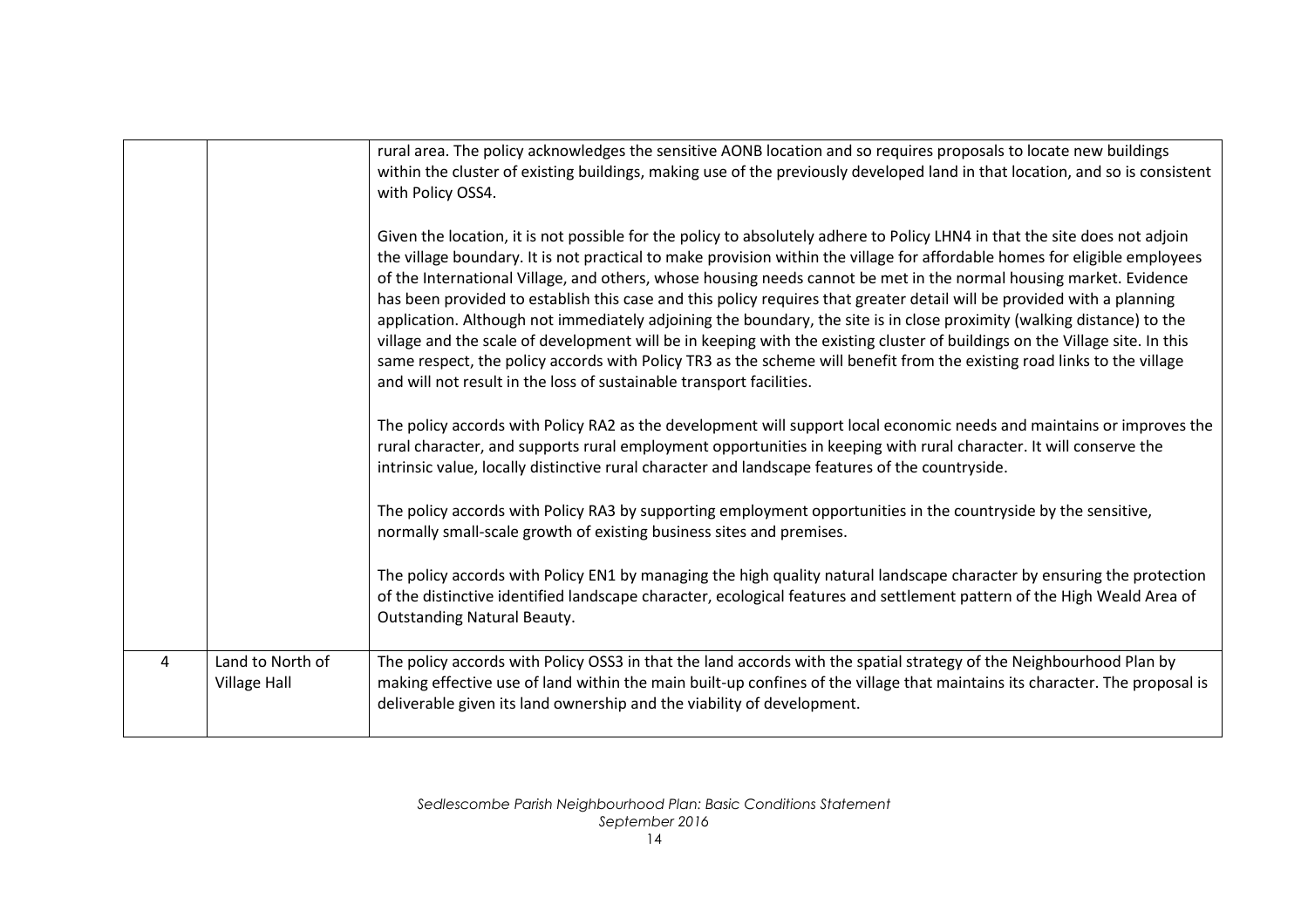|                |                                    | The policy also accords with Policy OSS4 in that it requires proposals to show that they will not unreasonably harm the<br>amenities of adjoining properties and the quantum of housing development will be at a density that is compatible with<br>the surrounding residential area.                                                                                                                                                                                                                                                                                                                      |
|----------------|------------------------------------|------------------------------------------------------------------------------------------------------------------------------------------------------------------------------------------------------------------------------------------------------------------------------------------------------------------------------------------------------------------------------------------------------------------------------------------------------------------------------------------------------------------------------------------------------------------------------------------------------------|
|                |                                    | Furthermore, it accords with Policy EN1 by requiring proposals to manage their effects on the high quality natural<br>landscape character of the High Weald Area of Outstanding Natural Beauty. It also accords with Policy EN5 by requiring<br>proposals to include a landscape buffer to the countryside and the retention of trees and hedgerows to deliver a net<br>biodiversity gain.                                                                                                                                                                                                                 |
|                |                                    | The site is close to the village centre and a satisfactory access can be achieved to the main road, with a range of<br>mitigation measures, and so the policy accords with Policy TR3.                                                                                                                                                                                                                                                                                                                                                                                                                     |
| 5 <sup>5</sup> | Land at<br>Sedlescombe<br>Sawmills | The policy accords with Policy OSS3 of the RLPCS in that it is consistent with the spatial strategy established by Policy 1<br>and the capacity of existing infrastructure and services, and of any planned or necessary improvements to them. It will<br>help meet the local need for affordable housing and will maintain the character and qualities of the landscape. It makes<br>effective use of previously developed land and is deliverable given its land ownership and the viability of development.<br>Finally, it supports the need for and access to employment opportunities at the Village. |
|                |                                    | The policy accords with Policy OSS4 in that it meets the needs of future occupiers, including providing appropriate<br>amenities, it does not unreasonably harm the amenities of adjoining properties; it respects and does not detract from<br>the character and appearance of the locality; it is compatible with the existing use of adjacent land; and is of a density<br>appropriate to its context, having due regard to the key design principles.                                                                                                                                                  |
|                |                                    | The policy accords with Policy RA2 as the development will support local economic needs and maintains or improves the<br>rural character, and supports rural employment opportunities in keeping with rural character. It will conserve the<br>intrinsic value, locally distinctive rural character and landscape features of the countryside.                                                                                                                                                                                                                                                             |
|                |                                    | The policy accords with Policy RA3 by supporting employment opportunities in the countryside by the sensitive,<br>normally small-scale growth of existing business sites and premises.                                                                                                                                                                                                                                                                                                                                                                                                                     |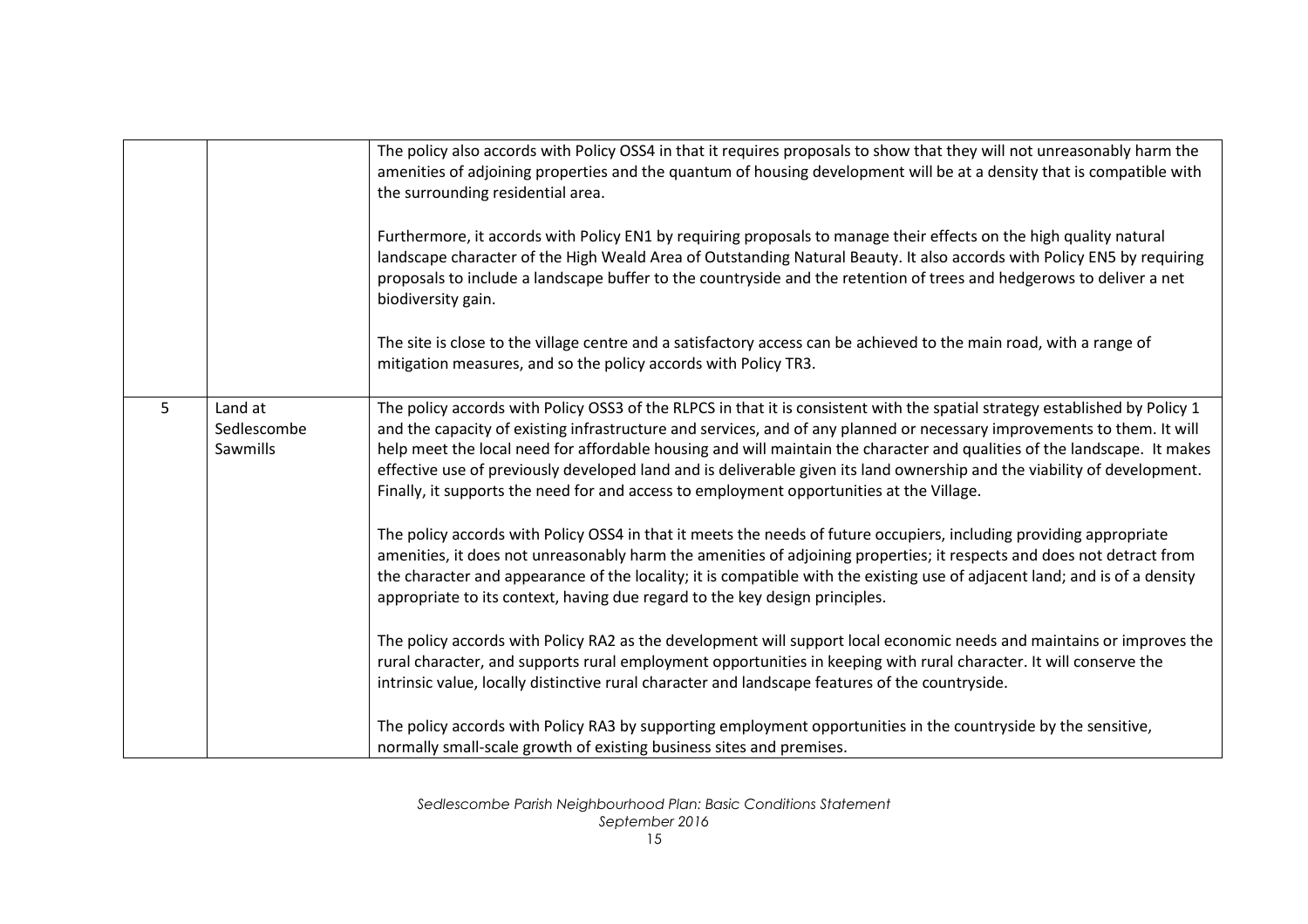|   |                                              | The policy accords with Policy EC3 by securing the effective use of employment and tourism land and premises by<br>permitting the redevelopment of the land and facilitating access/environmental improvements. The continued<br>employment use of part of the site is not viable so the policy permits complementary enabling development as part of<br>an overall scheme to make most effective use of the property for employment and tourism purposes.<br>The policy accords with Policy EC6 by encouraging tourism activities and facilities to increase the supply of quality<br>serviced and self-catering accommodation.<br>The policy accords with Policy LHN2 by not delivering affordable housing as it can be demonstrated that such a |
|---|----------------------------------------------|----------------------------------------------------------------------------------------------------------------------------------------------------------------------------------------------------------------------------------------------------------------------------------------------------------------------------------------------------------------------------------------------------------------------------------------------------------------------------------------------------------------------------------------------------------------------------------------------------------------------------------------------------------------------------------------------------------------------------------------------------|
|   |                                              | requirement would render otherwise suitable development unviable as the main purpose of the housing is to support<br>business development, where job creation is a priority.                                                                                                                                                                                                                                                                                                                                                                                                                                                                                                                                                                       |
|   |                                              | The policy accords with Policy EN1 by managing the high quality natural landscape character by ensuring the protection<br>of the distinctive identified landscape character, ecological features and settlement pattern of the High Weald Area of<br><b>Outstanding Natural Beauty.</b>                                                                                                                                                                                                                                                                                                                                                                                                                                                            |
| 6 | Land at St John the<br><b>Baptist Church</b> | The policy accords with Policy LHN2 by making provision for primarily affordable homes outside the settlement<br>boundary of Sedlescombe for those households with a local connection, whose housing needs cannot be met in the<br>normal housing market. Although not immediately adjoining the settlement boundary, the site is in close proximity<br>(walking distance) to the village and the policy requires that the scale and layout of development will be in keeping with<br>the landscape and the scheme will achieve a satisfactory highway access. The site is adjacent to and opposite other<br>existing housing development known as Sandrocks, so it is not isolated in the landscape.                                              |
|   |                                              | The policy accords with saved Policy TR3 as the scheme will benefit from and improve existing footway and road links to<br>the village and will not result in the loss of sustainable transport facilities. It also accords with saved Policy TR3 in<br>seeking to improve highways safety by providing car parking for visitors to the Church, which currently relies on on-road<br>parking that is on the opposite side of the road to the Church making access for young and old alike very difficult and                                                                                                                                                                                                                                       |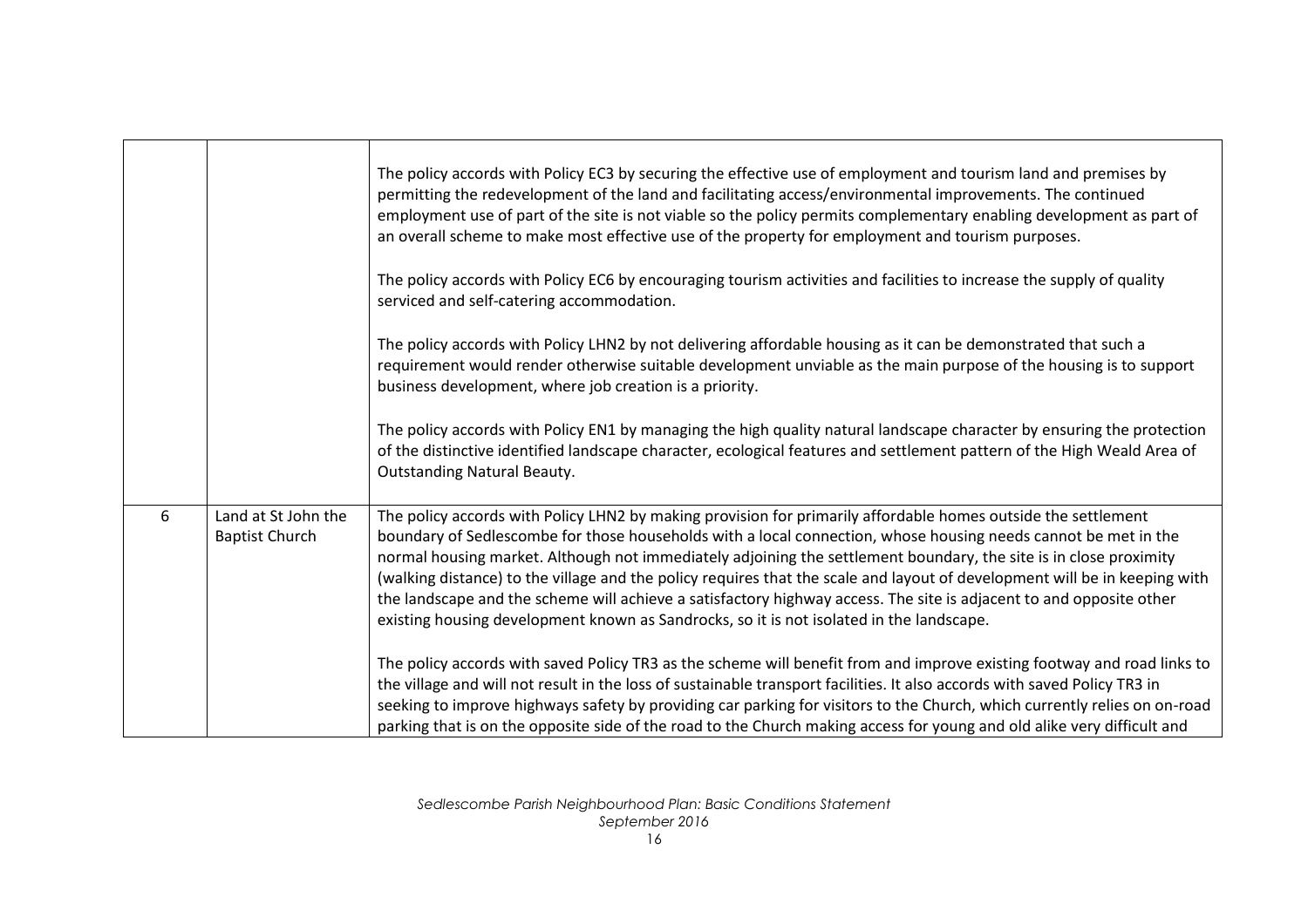|   |                         | potentially dangerous for users who have to cross in front of traffic travelling at 50mph. Parking takes place quite close<br>to a sharp road bend and at the top of a small lane reducing road visibility.                                                                                                                                                                                                                                                                       |
|---|-------------------------|-----------------------------------------------------------------------------------------------------------------------------------------------------------------------------------------------------------------------------------------------------------------------------------------------------------------------------------------------------------------------------------------------------------------------------------------------------------------------------------|
|   |                         | The policy accords with Policy OSS4 in that it meets the needs of future occupiers, including providing appropriate<br>amenities, it does not unreasonably harm the amenities of adjoining properties; it respects and does not detract from<br>the character and appearance of the locality; it is compatible with the existing use of adjacent land; and is of a density<br>appropriate to its context, having due regard to the key design principles.                         |
|   |                         | The policy accords with Policy CO1 by permitting improved community facilities in the church building which is an<br>appropriate, established location that meets identified community needs.                                                                                                                                                                                                                                                                                     |
|   |                         | The policy accords with Policy EN2 by preserving the locally distinctive vernacular building forms and their settings,<br>features, fabric and materials of the listed church building.                                                                                                                                                                                                                                                                                           |
|   |                         | The policy accords with Policy EN1 by managing the high quality natural landscape character by ensuring the protection<br>of the distinctive identified landscape character, ecological features and settlement pattern of the High Weald Area of<br><b>Outstanding Natural Beauty.</b>                                                                                                                                                                                           |
| 7 | Land at Gate<br>Cottage | The policy accords with Policy OSS3 in that the land accords with the spatial strategy of the Neighbourhood Plan by<br>making effective use of land within the main built-up confines of the village that maintains its character. The proposal is<br>deliverable given its land ownership and the viability of development. However, the policy draws attention to the desire<br>for a scheme to be jointly planned and delivered with the adjoining land allocated by Policy 8. |
|   |                         | The policy also accords with Policy OSS4 in that it requires proposals to show that they will not unreasonably harm the<br>amenities of adjoining properties and the quantum of housing development will be at a density that is compatible with<br>the surrounding residential area.                                                                                                                                                                                             |
|   |                         | Furthermore, it accords with Policy EN1 by requiring proposals to manage their effects on the high quality natural<br>landscape character of the High Weald Area of Outstanding Natural Beauty. It also accords with Policy EN5 by requiring                                                                                                                                                                                                                                      |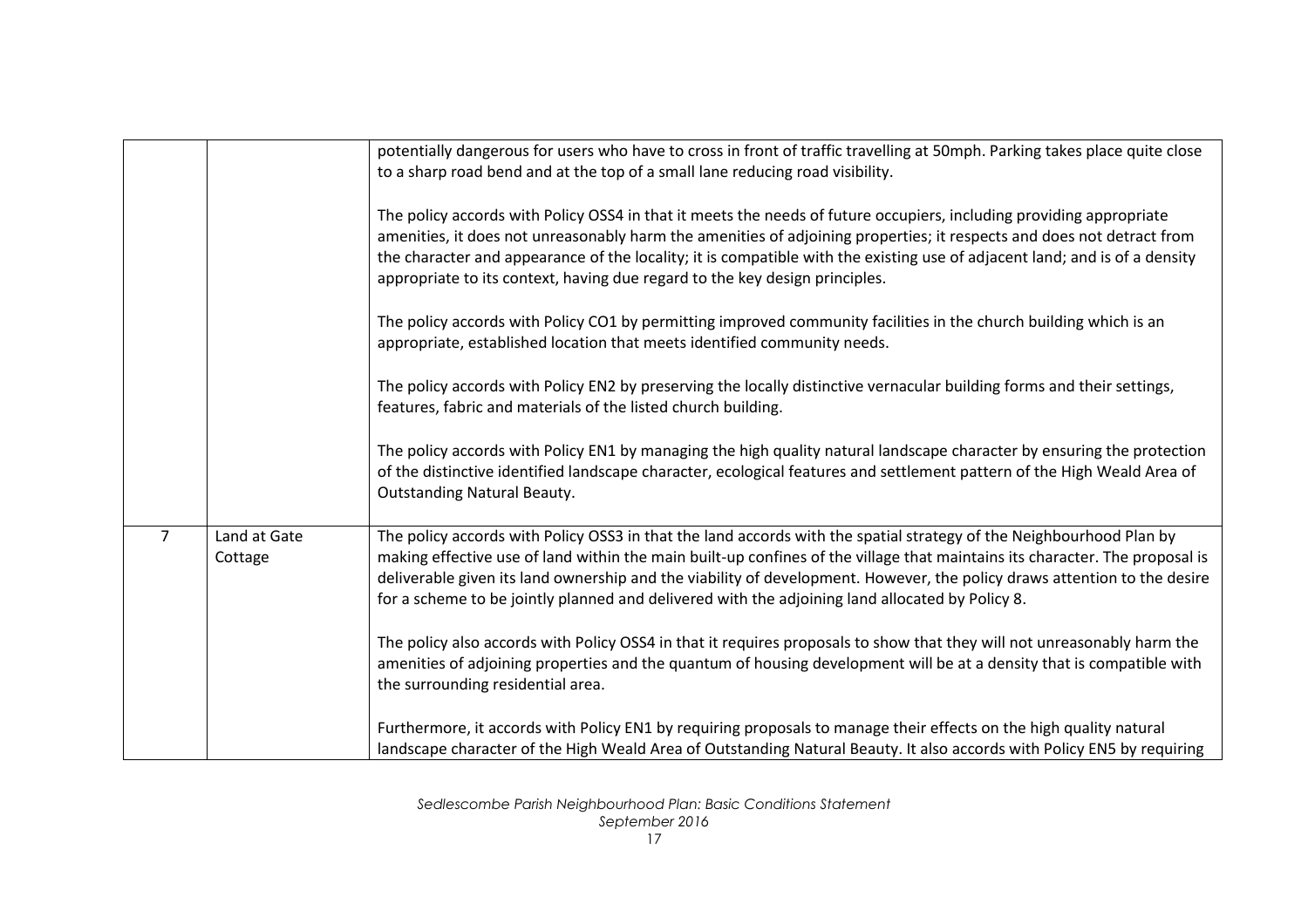|   |                             | proposals to include a landscape improvements and the retention of trees and hedgerows to deliver a net biodiversity<br>gain.<br>The site is close to the village centre and a satisfactory access can be achieved to the main road, with a range of<br>mitigation measures, and so the policy accords with Policy TR3.                                                                                                                                                                                                                                                                                                                                                                                                                                                                                                                                                                                                                                                                                                                                                                                                                                                                                                                                                                                                                                            |
|---|-----------------------------|--------------------------------------------------------------------------------------------------------------------------------------------------------------------------------------------------------------------------------------------------------------------------------------------------------------------------------------------------------------------------------------------------------------------------------------------------------------------------------------------------------------------------------------------------------------------------------------------------------------------------------------------------------------------------------------------------------------------------------------------------------------------------------------------------------------------------------------------------------------------------------------------------------------------------------------------------------------------------------------------------------------------------------------------------------------------------------------------------------------------------------------------------------------------------------------------------------------------------------------------------------------------------------------------------------------------------------------------------------------------|
| 8 | Land at Church Hill<br>Farm | The policy accords with Policy OSS3 in that the land accords with the spatial strategy of the Neighbourhood Plan by<br>making effective use of land within the main built-up confines of the village that maintains its character. The proposal is<br>deliverable given its land ownership and the viability of development. However, the policy draws attention to the desire<br>for a scheme to be jointly planned and delivered with the adjoining land allocated by Policy 7.<br>The policy also accords with Policy OSS4 in that it requires proposals to show that they will not unreasonably harm the<br>amenities of adjoining properties and the quantum of housing development will be at a density that is compatible with<br>the surrounding residential area.<br>Furthermore, it accords with Policy EN1 by requiring proposals to manage their effects on the high quality natural<br>landscape character of the High Weald Area of Outstanding Natural Beauty. It also accords with Policy EN5 by requiring<br>proposals to include a landscape buffer to the countryside and the retention of trees and hedgerows to deliver a net<br>biodiversity gain.<br>The site is close to the village centre and a satisfactory access can be achieved to the main road, with a range of<br>mitigation measures, and so the policy accords with Policy TR3. |
| 9 | Land at Balcombe<br>Green   | The policy accords with Policy OSS3 in that the land accords with the spatial strategy of the Neighbourhood Plan by<br>making effective use of land within the main built-up confines of the village that maintains its character. The policy<br>recognises that the proposal may not be deliverable given its multiple land ownerships, hence the land is not allocated<br>to meet the requirements of Policy RA1, but its development merely supported in principle.                                                                                                                                                                                                                                                                                                                                                                                                                                                                                                                                                                                                                                                                                                                                                                                                                                                                                             |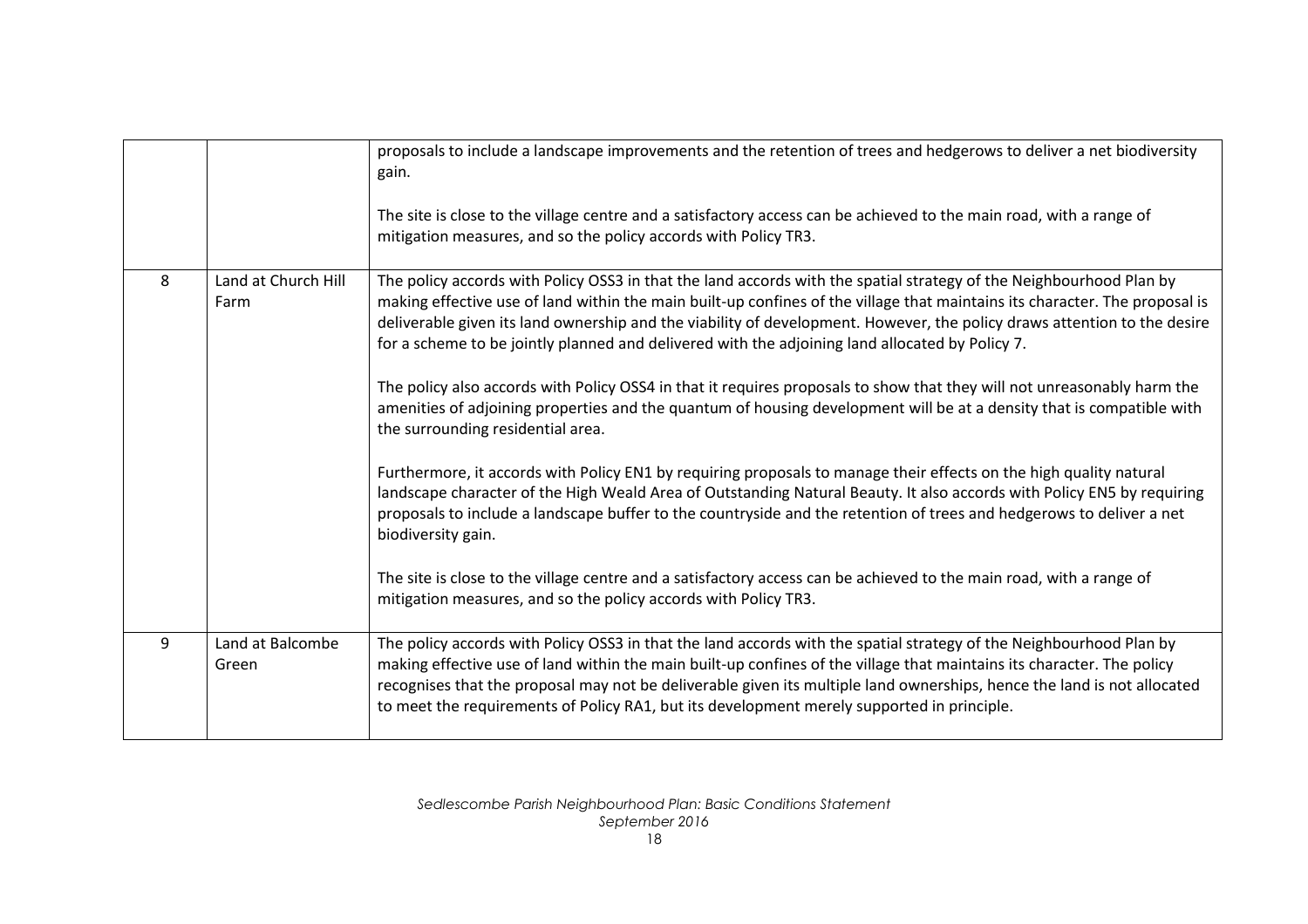|    |                            | The policy also accords with Policy OSS4 in that it requires proposals to show that they will not unreasonably harm the<br>amenities of adjoining properties and the quantum of housing development will be at a density that is compatible with<br>the surrounding residential area.                                                                                                              |
|----|----------------------------|----------------------------------------------------------------------------------------------------------------------------------------------------------------------------------------------------------------------------------------------------------------------------------------------------------------------------------------------------------------------------------------------------|
|    |                            | Furthermore, it accords with Policy EN1 by requiring proposals to manage their effects on the high quality natural<br>landscape character of the High Weald Area of Outstanding Natural Beauty. It also accords with Policy EN5 by requiring<br>proposals to include a landscape buffer to the countryside and the retention of trees and hedgerows to deliver a net<br>biodiversity gain.         |
|    |                            | The site is close to the village centre and a satisfactory access can be achieved to the main road and so the policy<br>accords with Policy TR3.                                                                                                                                                                                                                                                   |
| 10 | Land at Pump House<br>Yard | The policy accords with Policy OSS3 in that the land accords with the spatial strategy of the Neighbourhood Plan by<br>making effective use of land within the main built-up confines of the village that maintains its character. The proposal is<br>deliverable given its land ownership and the viability of development.                                                                       |
|    |                            | The policy also accords with Policy OSS4 in that it requires proposals to show that they will not unreasonably harm the<br>amenities of adjoining properties and the quantum of housing development will be at a density that is compatible with<br>the surrounding residential area.                                                                                                              |
|    |                            | The policy accords with Policy CO1 by enabling the provision of a much needed public car park for the use of the<br>adjoining school, to alleviate pressure on the local roads at busy times. This public benefit, together with the outdated<br>location of the site for modern business purposes, justifies the loss of a small area of employment land and so is<br>consistent with Policy EC3. |
|    |                            | The site falls within the Sedlescombe Conservation Area and therefore the policy requires proposals to have regard to<br>the significance of the land to the character of that heritage asset, in line with Policy EN2.                                                                                                                                                                            |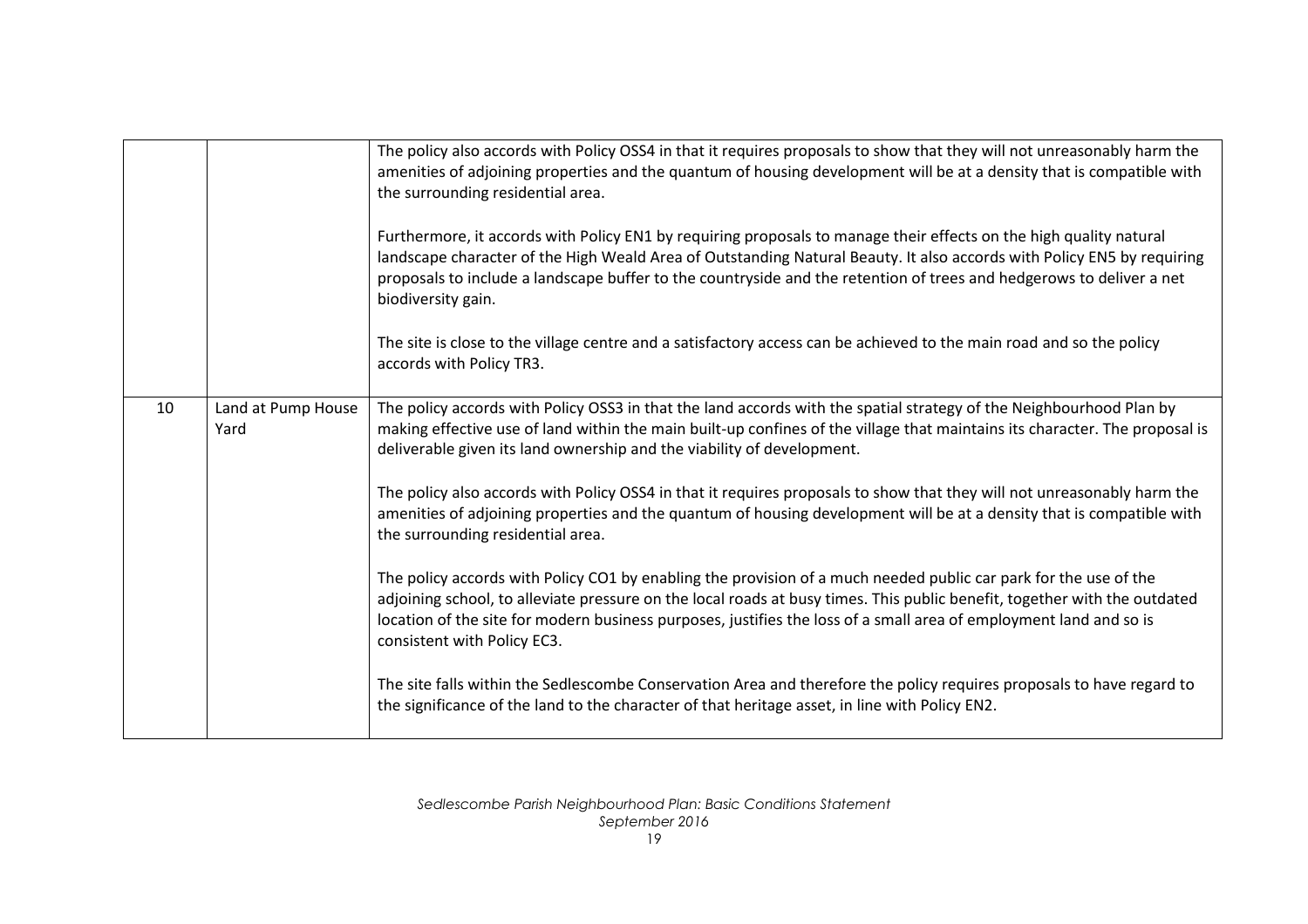|    |                    | The site is close to the village centre and a satisfactory access can be achieved to the main road and so the policy<br>accords with Policy TR3.                                                                                                                                                                                                                                                                                                                                                                                                                                        |
|----|--------------------|-----------------------------------------------------------------------------------------------------------------------------------------------------------------------------------------------------------------------------------------------------------------------------------------------------------------------------------------------------------------------------------------------------------------------------------------------------------------------------------------------------------------------------------------------------------------------------------------|
| 11 | Local Green Spaces | There is no saved policy that corresponds to the provisions of this policy.<br>The policy accords with Policy EN5 by protecting biodiversity and green space to maintain and develop a district-wide<br>network of green infrastructure where possible linking areas of natural green space.<br>The policy accords with Policy EN1 by managing the high quality natural landscape character by ensuring the protection<br>of the distinctive identified landscape character, ecological features and settlement pattern of the High Weald Area of<br><b>Outstanding Natural Beauty.</b> |

#### **6. Compatibility with EU Legislation**

6.1 The Neighbourhood Plan has regard to the fundamental rights and freedoms guaranteed under the European Convention on Human Rights and complies with the Human Rights Act.

6.2 A screening opinion was issued by the District Council in January 2014 requiring that the Neighbourhood Plan should be prepared in accordance with EU Directive 2001/42 on strategic environmental assessment (SEA) as it may lead to significant environmental effects. A SEA scoping report was consulted on by the Parish Council with the statutory consultees in February/March 2014 and the District Council confirmed that its framework of environmental objectives remained relevant for the purpose of preparing the new Pre Submission Neighbourhood Plan in 2016.

6.3 A draft SEA report was published alongside the Pre Submission Neighbourhood Plan for consultation in July - September 2016. A final SEA report is published alongside the Submission Neighbourhood Plan. The SEA has demonstrated that the policies of the Neighbourhood Plan will not lead to any significant environmental effects that cannot be avoided or mitigated by subsequent planning applications and consents.

6.4 No part of the Neighbourhood Area lies within a zone of influence of any Special Protection Area, a European designated nature site. There has therefore been no requirement for a Habitats Regulation Assessment report in accordance with the EU Habitats Regulations.